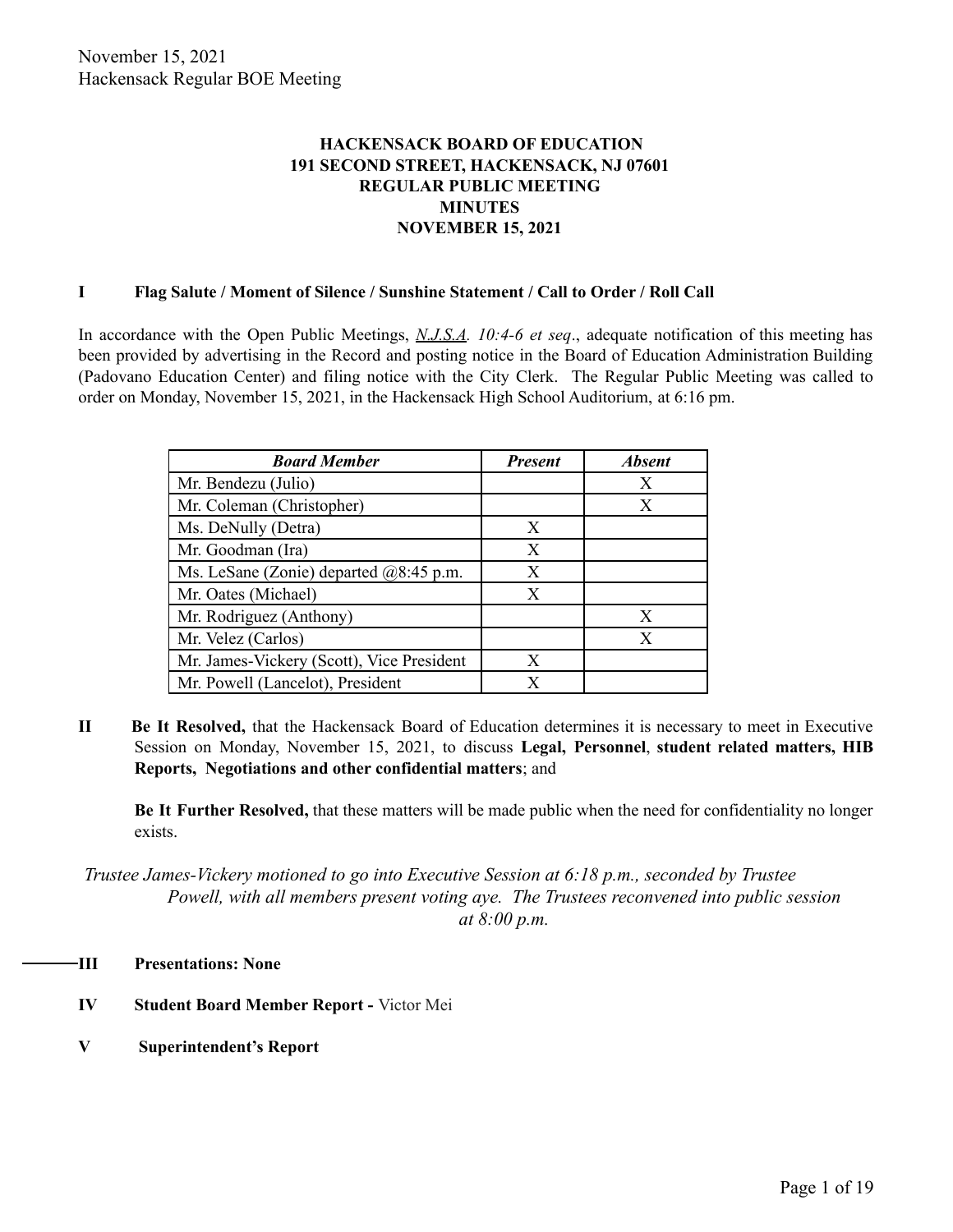# **A. Enrollment Report**

| <b>Enrollment as of November 12, 2021</b> | <b>Enrollment</b> | Attendance (%) |
|-------------------------------------------|-------------------|----------------|
| High School                               | 1864              | 97.12          |
| Middle School                             | 1484              | 97.12          |
| Fairmount                                 | 549               | 97.89          |
| Hillers                                   | 441               | 98.21          |
| Jackson                                   | 398               | 96.71          |
| Parker                                    | 490               | 98.19          |
| <b>ECDC</b>                               | 171               | 94.84          |
| Total                                     | 5397              | 97.15          |

# **B. Residency Report**

|                                                           | October 2021 | Year to Date |
|-----------------------------------------------------------|--------------|--------------|
| Number of Residency Cases Received                        |              |              |
| Residency Verified                                        |              |              |
| In-Home Visits Unverified                                 |              |              |
| Parent Provided Updated In-District Proof of Residency    |              |              |
| Students Withdrawn as a Result of Residency Investigation |              |              |

# **C. Harassment, Intimidation, and Bullying Report**

# **Completed Investigations: October 16, 2021 - November 9, 2021**

| <b>SCHOOL</b> | <b>FITS HIB</b><br><b>DEFINITION</b> | <b>INCONCLUSIVE</b> | <b>HIB</b> | <b>NO EVIDENCE OF DOES NOT FIT HIB</b><br><b>DEFINITION</b> | <b>TOTAL</b> |
|---------------|--------------------------------------|---------------------|------------|-------------------------------------------------------------|--------------|
| Fairmount     |                                      |                     |            |                                                             |              |
| Parker        |                                      |                     |            |                                                             |              |
| Hillers       |                                      |                     |            |                                                             |              |
| Jackson       |                                      |                     |            |                                                             |              |
| Middle        | h                                    |                     |            |                                                             | 13           |
| High          |                                      |                     |            |                                                             |              |
| <b>TOTALS</b> |                                      |                     |            |                                                             |              |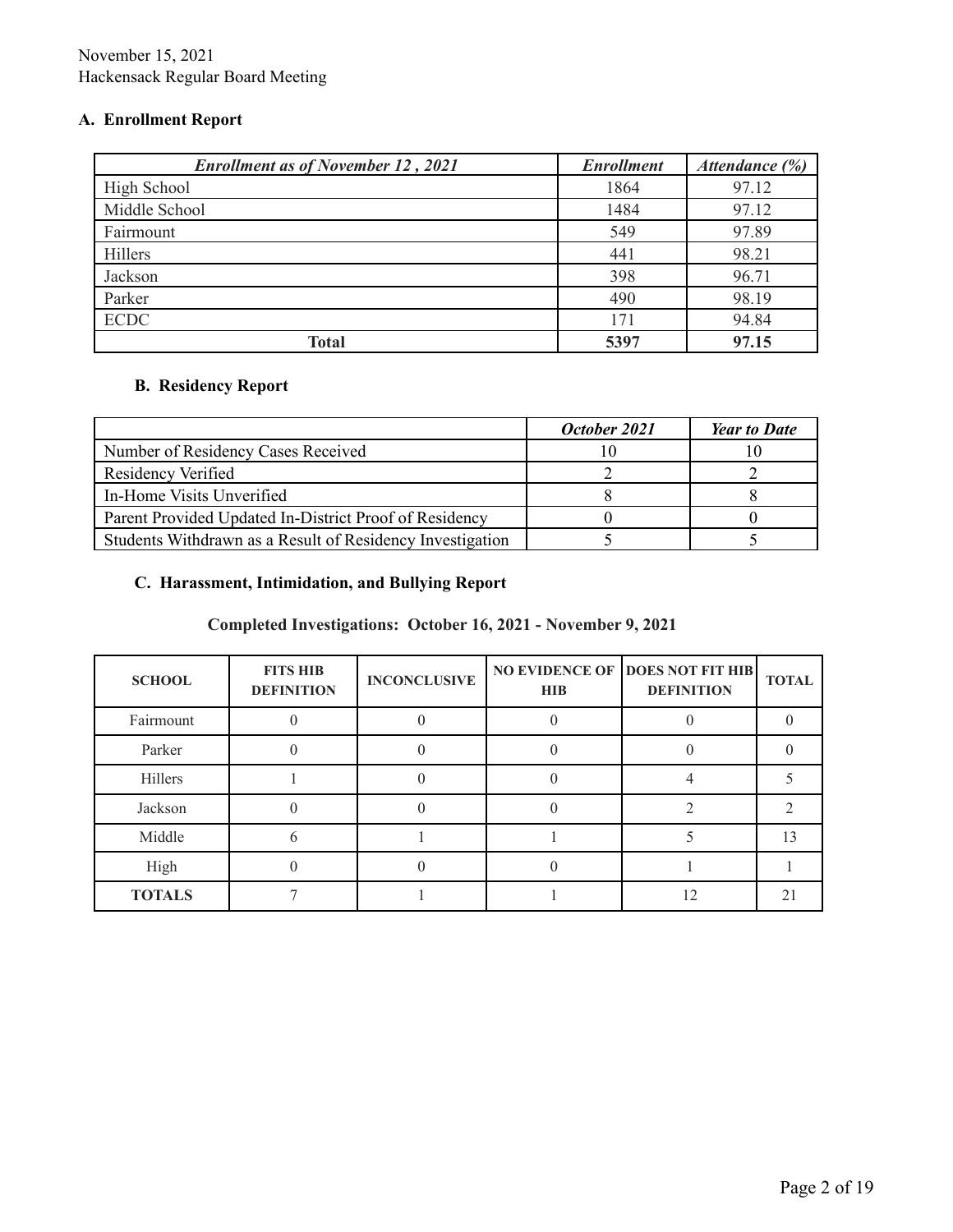## **VI Public Comments**

Prior to the start of public comments, Mr. Lester Taylor, Board Attorney, updated the public regarding the status of Negotiations with the various bargaining groups.

Public participation shall be governed by the following rules: 1) If in person, a participant must sign the "sign-in" sheet and be recognized by the presiding officer and must preface comments by an announcement of his/her name, municipality of residence, and group affiliation, if applicable; 2) Each statement made by a participant shall be limited to three (3) minutes' duration during the public session; 3) All statements, questions, or inquiries shall be directed to the presiding officer and any questions or inquiries directed by a participant to another Board member shall be redirected to the presiding officer who shall determine if such statement, question, or inquiry shall be addressed by the presiding officer on behalf of the Board or by the individual Board member; and 4) All Board and/or Superintendent responses to questions or inquiries shall be held until the end of public participation.

- A member of the public thanked the Board for relocating the meeting, in recognition of the inoperable elevator.
- A member of the public inquired as to what accommodations were in place for students/staff who required elevator access to move from floor to floor.
- Others voiced concerns regarding the sharing of Assistant Principals at the elementary schools.
- A plea was made to the Board to consider offering access to the public via zoom during future board meetings.
- Pleas were made to address the chronic staffing shortages.
- Issues were raised regarding district construction challenges.
- Thanks were given to the Special Services and Curriculum Directors regarding a meeting with HEA officials.

## **VII Approve Minutes**

**Be It Resolved,** that the Hackensack Board of Education approves the **Regular Meeting** Minutes and **Closed Session** Minutes **of October 18, 2021**, as submitted.

*Trustee Goodman motioned to approve October 18, 2021 minutes, seconded by Trustee Oates Minutes approved, with Powell abstained*

## **VIII Resolutions**

## **A. Personnel**

**Be It Resolved,** that the Hackensack Board of Education, upon the recommendation of the Superintendent, approves the following personnel actions A.1, A. -T:

**A.1** Motion to take action on personnel matters, as listed below; and appoint and submit to the Executive County Superintendent applications for emergent hiring and the applicant's attestation that he/she has not been convicted of any disqualifying crime pursuant to the provisions of N.J.S.A. 18A:6-7.1 et. Seq., N.J.S.A. 18A:39-17 et. seq., or N.J.S.A. 18A:6-4.13 et. seq. for those employees listed below:

(All appointments are contingent upon receipt of proper teaching certification and all salary placements are pending receipt of college transcripts verifying degree status and letter stating years of service in other districts).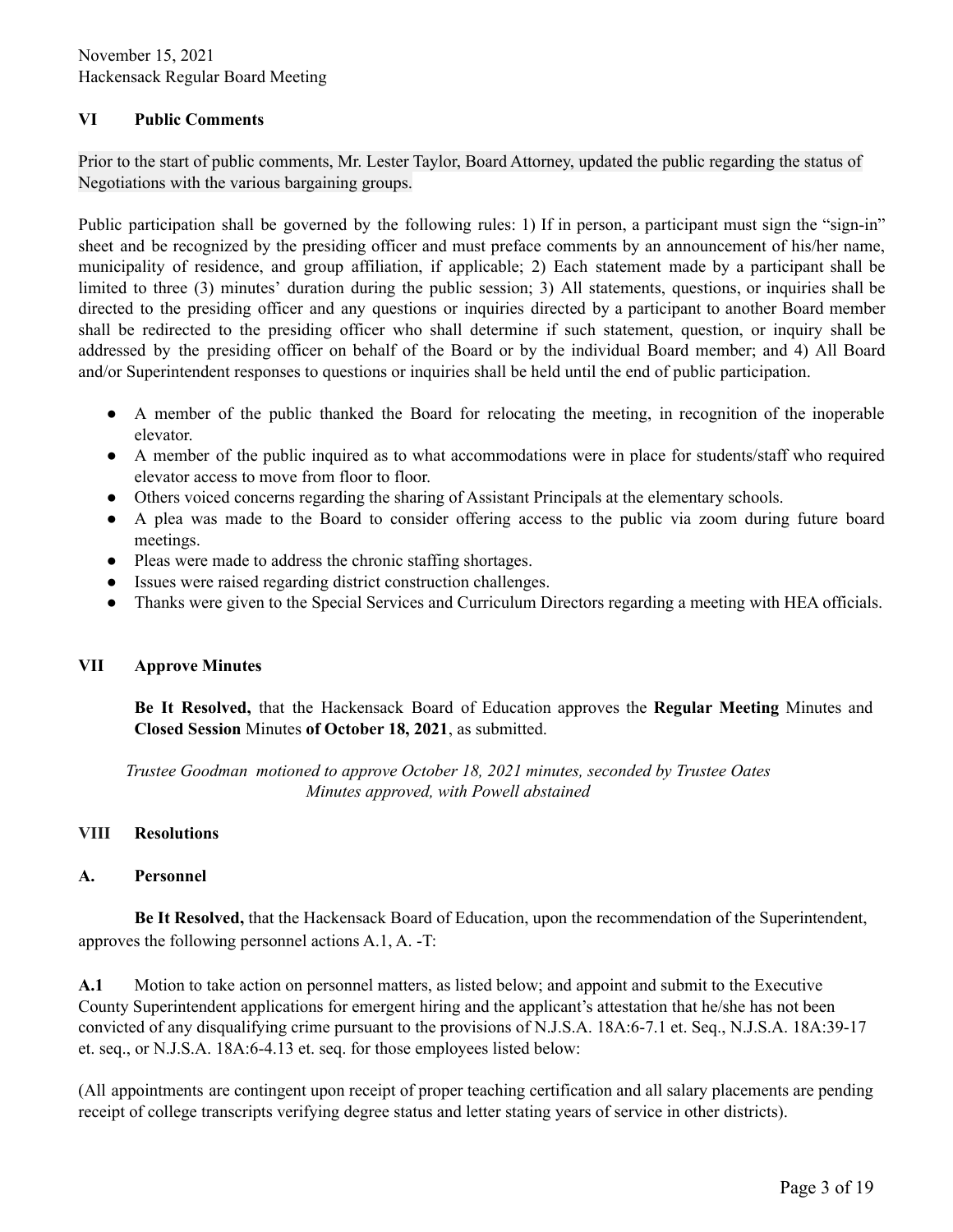#### **A. ADMINISTRATIVE STAFF**

**Be it Resolved,** that the Hackensack Board of Education, upon the recommendation of the Superintendent of Schools, appoints the following Administrative Staff for the 2021-2022 school year.

|                  | Name                                    | <b>Position/Control</b><br><b>Number</b>      | Col/Step | <b>Salary</b> | Location                | Date<br><b>Effective</b> | Date<br>End | <b>Discussion</b> |
|------------------|-----------------------------------------|-----------------------------------------------|----------|---------------|-------------------------|--------------------------|-------------|-------------------|
| 1.               | Amanda Grossi<br>11-000-240-103-050-90  | Supervisor<br>Math/Business<br>$50-06-70/ab1$ | 4/1      | \$161,610     | District                | 01/17/22                 | 06/30/22    |                   |
| $\overline{2}$ . | Eric Boateng<br>$11-000-240-103-100-90$ | Principal<br>50-04-04/aai                     | 8/1      | \$175,590     | Fairmount<br>Elementary | 01/24/22                 | 06/30/22    |                   |

## **B. CERTIFICATED STAFF**

**Be it Resolved,** that the Hackensack Board of Education, upon the recommendation of the Superintendent of Schools, appoints the following Instructional Staff for the 2021-2022 school year. (\*Pending final negotiations)

|    | Name                                           | <b>Position/Control</b><br><b>Number</b>      | Deg/Step        | Salary*  | Location    | Date<br><b>Effective</b> | Date End | <b>Discussion</b>                                                                           |
|----|------------------------------------------------|-----------------------------------------------|-----------------|----------|-------------|--------------------------|----------|---------------------------------------------------------------------------------------------|
| 1. | Maria Colombo-Montana<br>20-218-200-104-009-00 | <b>PIRT</b> Specialist<br>$10 - 13 - 04$ /cqp | <b>BA32MA/8</b> | \$73,120 | <b>ECDC</b> | 11/18/21                 | 6/30/22  | Previously board<br>approved<br>on<br>9/20/21 Agenda<br>update to reflect<br>new start date |
| 2. | Madeline Hagen<br>20-218-100-101-090-90        | PreK LR Teacher<br>$10-01-01/xxx$             | BA/1            | \$57,550 | Parker      | 9/27/21                  | 6/30/22  | Leave<br>Replacement<br>Teacher for A.<br>Florencio                                         |
| 3. | Norhan Khalifa<br>$11-110-100-101-110-90$      | LR/Teacher                                    | BA/1            | \$57,550 | Hillers     | 9/1/21                   | 6/30/22  | of<br>Extension<br>assignment<br>through $6/30/22$                                          |

## **C. NON-CERTIFICATED STAFF**

**Be it Resolved,** that the Hackensack Board of Education, upon the recommendation of the Superintendent of Schools, appoints the following Staff for the 2021-2022 school year. (\*Pending Final negotiations)

| <b>Name</b>                               | <b>Position/Control</b><br><b>Number</b> | Salary            | Location | Date<br><b>Effective</b> | Date End | <b>Discussion</b>                                                                      |
|-------------------------------------------|------------------------------------------|-------------------|----------|--------------------------|----------|----------------------------------------------------------------------------------------|
| Gloria Alvarez<br>$60-910-310-100-090-90$ | Lunch Assistant                          | $$22$ per<br>hour | Parker   | 10/26/21                 | 6/30/22  | Previously Board approved on<br>Agenda update to<br>10/18/21<br>reflect new start date |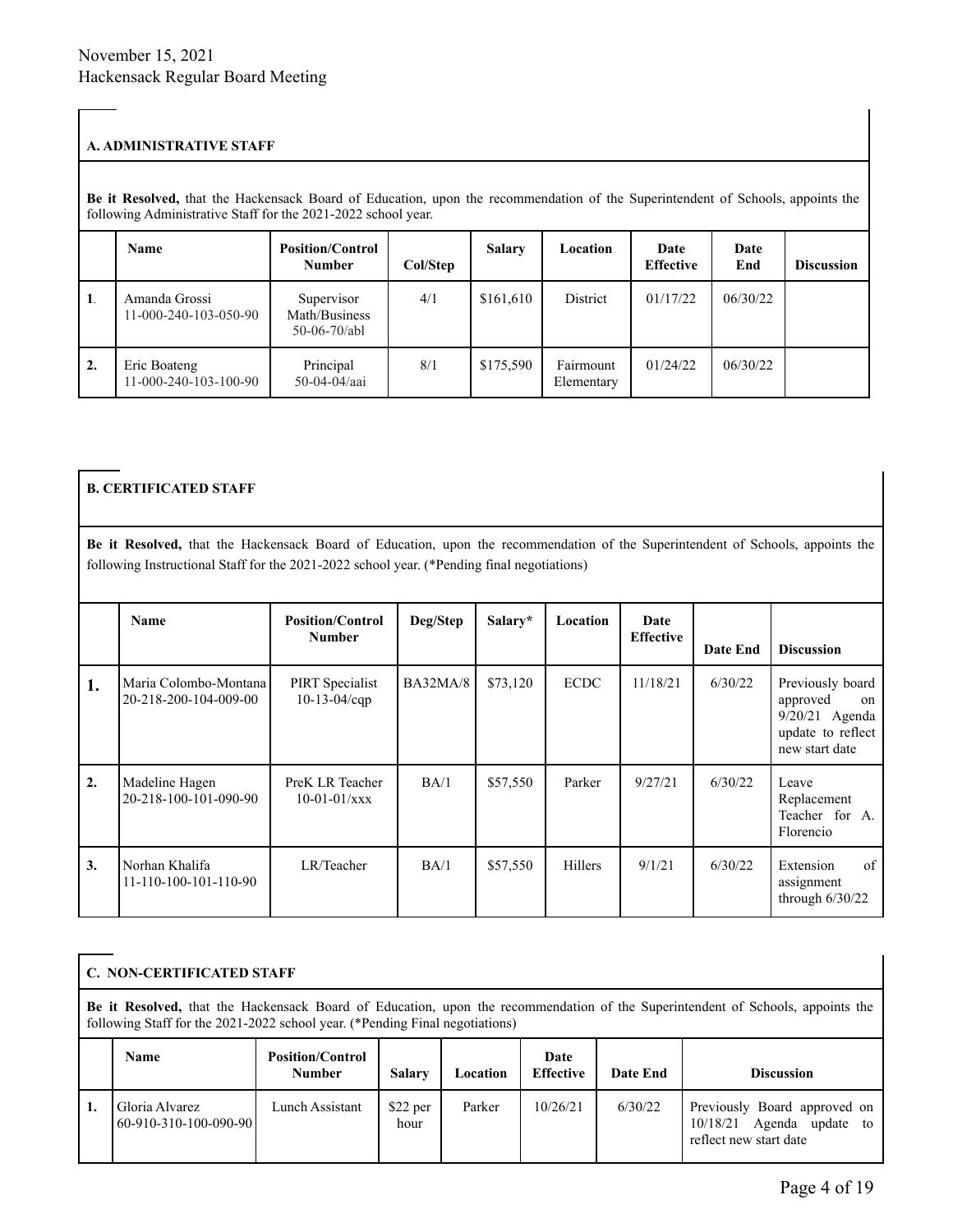| 2. | Maria Pawlikowski<br>  60-910-310-100-300-90   | Lunch Assistant | $$22$ per<br>hour | Middle    | 11/16/21 | 6/30/22 | New position                                                                           |
|----|------------------------------------------------|-----------------|-------------------|-----------|----------|---------|----------------------------------------------------------------------------------------|
| 3. | Valarie Pettaway<br>60-910-310-100-100-90      | Lunch Assistant | $$22$ per<br>hour | Fairmount | 11/8/21  | 6/30/22 | Previously Board approved on<br>Agenda update to<br>10/18/21<br>reflect new start date |
| 4. | Ana Polanco de Vargas<br>60-910-310-100-120-90 | Lunch Assistant | \$22 per<br>hour  | Jackson   | 11/16/21 | 6/30/22 | Replacing M. Cantos                                                                    |

## **D. PART/TIME PARAPROFESSIONAL STAFF**

**Be it Resolved,** that the Hackensack Board of Education, upon the recommendation of the Superintendent of Schools, appoints the following Part/Time Paraprofessionals Staff for the 2021-2022 school year.

|    | Name                                      | <b>Position/Control</b><br><b>Number</b> | <b>Hourly</b><br>Rate | <b>Hours not</b><br>to exceed | Location    | Date<br><b>Effective</b> | Date<br>End | <b>Discussion</b>                                                                                              |
|----|-------------------------------------------|------------------------------------------|-----------------------|-------------------------------|-------------|--------------------------|-------------|----------------------------------------------------------------------------------------------------------------|
| 1. | Vivianette Abreu<br>20-218-100-106-009-90 | P/T Para ABA<br>PreK                     | \$20.00               | 28.75<br>hours per<br>wee     | <b>ECDC</b> | 11/16/21                 | 6/30/22     | New Position                                                                                                   |
| 2. | Jasmine Boone<br>20-218-100-106-009-90    | P/T Para ABA<br>PreK                     | \$20.00               | 28.75<br>hours per<br>week    | <b>ECDC</b> | 11/1/21                  | 6/30/22     | Approve/Ratify<br><b>New</b><br>EIP<br>Para<br>Position                                                        |
| 3. | Alexandra Calles<br>11-000-217-100-009-90 | Special Ed P/T<br>Para                   | \$20.00               | 28.75<br>hours per<br>week    | <b>ECDC</b> | 11/1/21                  | 6/30/22     | Previously<br>Board<br>approved<br>$\alpha$<br>10/18/21<br>Agenda<br>reflect<br>update<br>to<br>new start date |

## **E. SUBSTITUTE TEACHERS**

**Be it Resolved,** that the Hackensack Board of Education, upon the recommendation of the Superintendent of Schools, appoints the following Substitute Teachers for the 2021-2022 school year:

|    | <b>Name</b>        | Position/<br>Control<br><b>Number</b> | Salary/<br>Hourly<br>Rate | Avg.<br><b>Hours</b> not<br>to exceed | Location                 | Date<br><b>Effective</b> | Date<br>End | <b>Discussion</b>                                                                                           |
|----|--------------------|---------------------------------------|---------------------------|---------------------------------------|--------------------------|--------------------------|-------------|-------------------------------------------------------------------------------------------------------------|
| 1. | Tyler<br>Drakeford | District<br>Substitute                | $$150$ per<br>diem        | 4 days per<br>week                    | Middle/<br>District      | 10/22/21                 | 6/30/22     | Approve/Ratify                                                                                              |
| 2. | Elvisa<br>Gjermeni | District<br>Substitute                | $$150$ per<br>diem        | 4 days per<br>week                    | ECDC/<br>District        | 11/1/21                  | 6/30/22     | Previously Board approved on<br>10/18/21 Agenda update to<br>reflect new start date<br>Replacing F. Allaraj |
| 3. | Aleah<br>Williams  | District<br>Substitute                | $$150$ per<br>diem        | 4 days per<br>week                    | ECDC/<br><b>District</b> | 11/16/21                 | 6/30/22     | Replacing L. Rivera                                                                                         |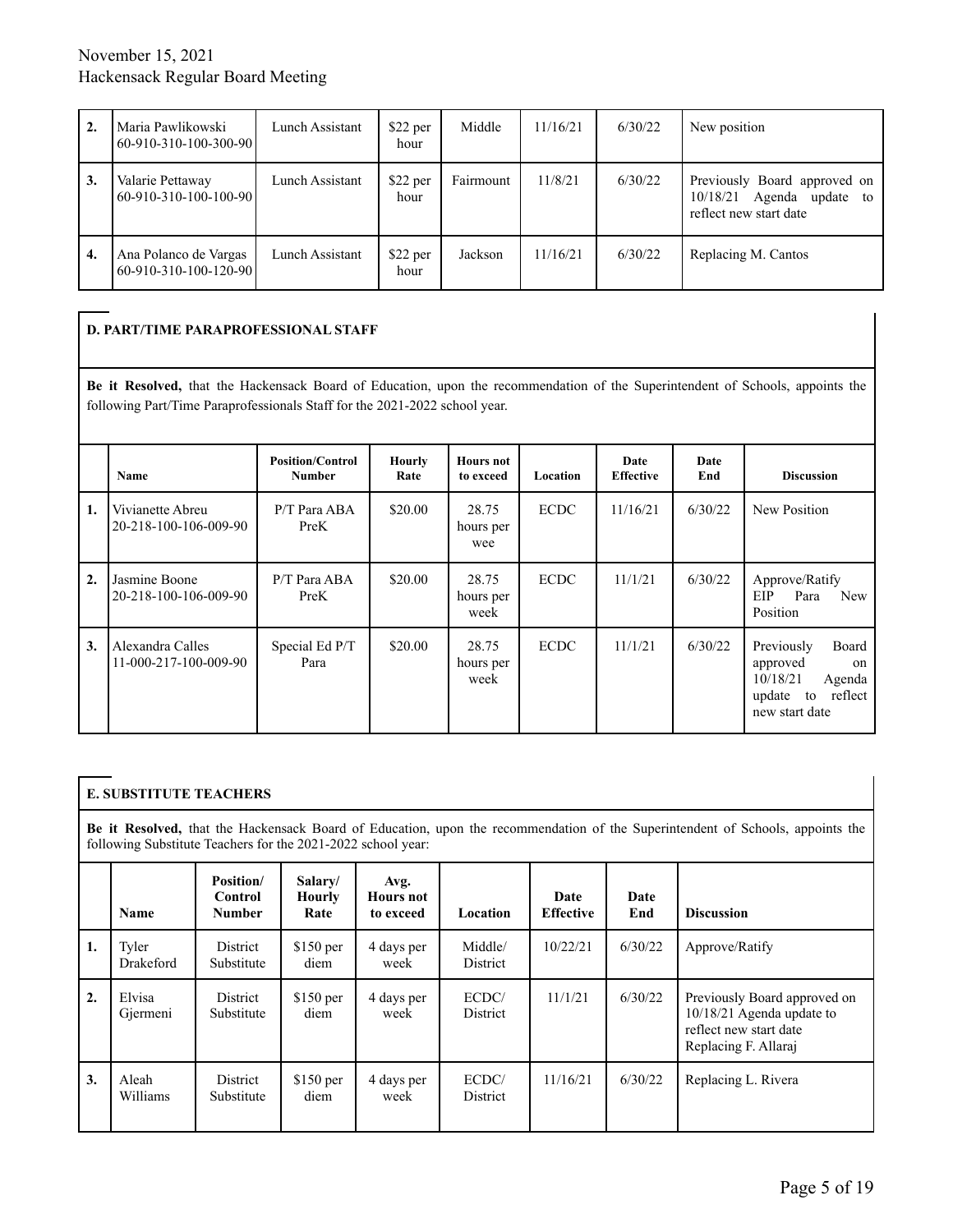|  | Christina<br>Coles | District<br>Substitute | $$150$ per<br>diem | 5 days per<br>week | Hillers/<br>District | 9/1/21 | 6/30/22 | Previously Board Approved on<br>8/23/21 Agenda update to<br>reflect revised hours from 4<br>days to 5 days per week |
|--|--------------------|------------------------|--------------------|--------------------|----------------------|--------|---------|---------------------------------------------------------------------------------------------------------------------|
|--|--------------------|------------------------|--------------------|--------------------|----------------------|--------|---------|---------------------------------------------------------------------------------------------------------------------|

#### **F. STAFF - TRANSFERS**

**Be it Resolved,** that the Hackensack Board of Education, upon the recommendation of the Superintendent of Schools, approves the following Staff Transfers for the 2021-2022 school year.

|    | Name                                      | Nature of<br><b>Action</b> | <b>Position</b>           | <b>From</b><br><b>Location:</b> | To<br><b>Location:</b> | <b>Date Effective</b> | <b>Discussion</b> |
|----|-------------------------------------------|----------------------------|---------------------------|---------------------------------|------------------------|-----------------------|-------------------|
| 1. | Myrna Gotrell<br>11-204-100-106-050-90    | Transfer                   | $F/T$ Para                | Parker                          | High                   | 9/1/21                | Approve/Ratify    |
| 2. | Robert Mollica<br>$11-000-216-100-300-90$ | Transfer                   | Occupational<br>Therapist | <b>Hillers</b>                  | Middle                 | 9/1/21                | Approve/Ratify    |

## **G. RESIGNATIONS, LEAVES, and OTHER ACTIONS**

|                  | <b>Name</b>                 | Nature of<br><b>Action</b> | <b>Position</b>          | Location             | Date<br><b>Effective</b> | <b>Discussion</b>                                                                        |
|------------------|-----------------------------|----------------------------|--------------------------|----------------------|--------------------------|------------------------------------------------------------------------------------------|
| 1.               | Osiris<br>Barcenas<br>Olier | Resignation                | $P/T$ Para               | Jackson              | 11/8/21                  |                                                                                          |
| 2.               | Xiomara Bernard             | Resignation                | $P/T$ Para               | Hillers              | 11/8/21                  |                                                                                          |
| 3.               | Nouha Dahbar                | Resignation                | $P/T$ Para               | High                 | 9/3/21                   |                                                                                          |
| $\overline{4}$ . | Kristina Deak               | Resignation                | Master<br>Teacher        | <b>ECDC</b>          | 1/10/22                  |                                                                                          |
| 5.               | Joanna Huster               | Rescinded                  | District<br>Substitute   | Hillers/<br>District | 8/24/21                  |                                                                                          |
| 6.               | Josephine Maye              | Resignation                | $P/T$ Para               | <b>ECDC</b>          | 11/4/21                  |                                                                                          |
| 7.               | Jennifer<br>Rodriguez       | Rescinded                  | $P/T$ Admin<br>Assistant | High<br>Drop-in      | 11/1/21                  |                                                                                          |
| 8.               | Kayla Smith                 | Resignation                | Teacher                  | High                 | 1/24/22                  |                                                                                          |
| 9.               | Staff ID# XX16              | Leave of<br>Absence        | Accountant               | Central              | 10/22/21                 | FMLA 10/22/21-12/17/21 paid w/benefits;<br>12/20/21-3/11/22 unpaid w/benefits            |
| 10.              | Staff ID# XX51              | Leave of<br>Absence        | Special Ed<br>Teacher    | Middle               | 9/13/21                  | Medical Leave 9/13/21-10/15/21 paid w/o<br>benefits; 10/18/21-1/4/22 unpaid w/o benefits |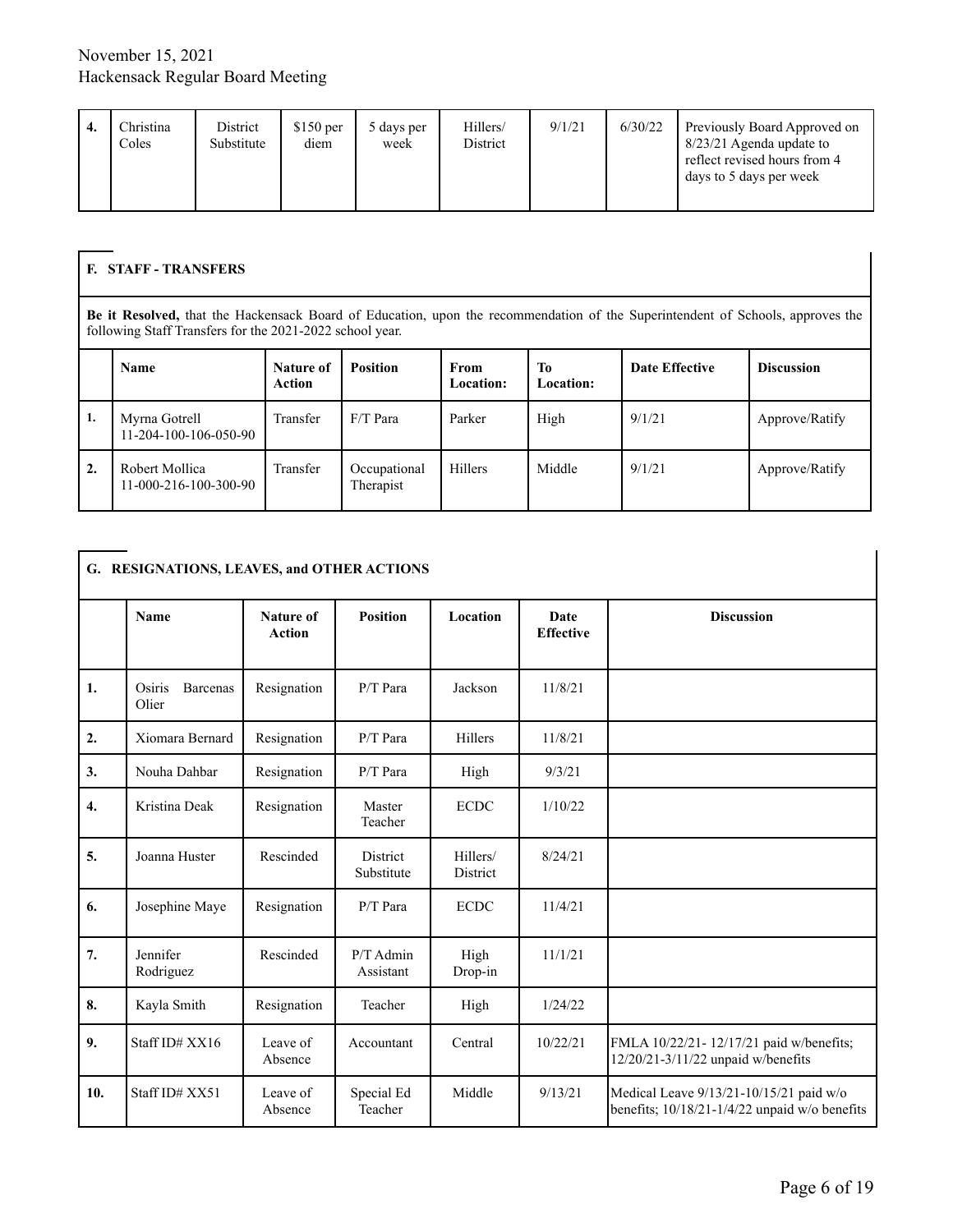| 11. | Staff ID# XX29 | Revised<br>Leave of<br>Absence | Social Studies<br>Teacher     | Middle      | 2/2/22   | Extended FMLA 2/2/22-4/29/22 unpaid<br>w/benefits                                             |
|-----|----------------|--------------------------------|-------------------------------|-------------|----------|-----------------------------------------------------------------------------------------------|
| 12. | Staff ID# XX41 | Revised<br>Leave of<br>Absence | F/T Para                      | Hillers     | 11/22/21 | FMLA Leave 11/22/21-3/4/22 unpaid<br>w/benefits                                               |
| 13. | Staff ID# XX66 | Leave of<br>Absence            | Vice Principal                | High        | 10/19/21 | Medical Leave 10/19/21-12/3/21 paid<br>w/benefits                                             |
| 14. | Staff ID# XX14 | Leave of<br>Absence            | Custodian                     | High        | 8/26/21  | Medical Leave 8/26/21-10/22/21 paid<br>w/benefits                                             |
| 15. | Staff ID# XX85 | Leave of<br>Absence            | Special Ed<br>Teacher         | Jackson     | 11/15/21 | Medical Leave 11/15/21-1/21/22 paid<br>w/benefits                                             |
| 16. | Staff ID# XX91 | Leave of<br>Absence            | Psychologist                  | <b>ECDC</b> | 2/14/22  | Leave 2/14/22-6/30/22 paid w/benefits                                                         |
| 17. | Staff ID# XX92 | Revised<br>Leave of<br>Absence | Special Ed<br>Teacher         | Middle      | 11/15/21 | Extended Medical Leave 11/15/21-1/7/22<br>unpaid w/benefits                                   |
| 18. | Staff ID# XX07 | Leave of<br>Absence            | Special Ed<br>Teacher         | Hillers     | 2/14/22  | FMLA 2/14/22-6/30/22 paid w/benefits                                                          |
| 19. | Staff ID# XX28 | Leave of<br>Absence            | PreK Teacher                  | <b>ECDC</b> | 11/8/21  | FMLA 11/8/21-11/12/21 unpaid w/benefits                                                       |
| 20. | Staff ID# XX19 | Leave of<br>Absence            | P/T Para                      | <b>ECDC</b> | 10/15/21 | Medical Leave 10/15/21-6/30/22 unpaid w/o<br>benefits; $12/1/21 - 12/23/21$ paid w/o benefits |
| 21. | Staff ID# XX54 | Leave of<br>Absence            | English<br>Teacher            | Middle      | 1/3/22   | Medical Leave 1/3/22-2/11/22 paid<br>w/benefits; FMLA 2/14/22-5/20/22 unpaid<br>w/benefits    |
| 22. | Staff ID# XX11 | Revised<br>Leave of<br>Absence | Speech<br>Therapist           | Parker      | 11/22/21 | Extended Leave 11/22/21-3/7/22 unpaid<br>w/benefits; 3/8/22-6/30/22 unpaid w/o<br>benefits    |
| 23. | Staff ID# XX13 | Revised<br>Leave of<br>Absence | Science<br>Teacher            | High        | 11/1/21  | Extended Medical Leave 11/1/21-12/23/21<br>paid w/benefits                                    |
| 22. | Staff ID# XX93 | Leave of<br>Absence            | Teacher of<br><b>Business</b> | High        | 11/15/21 | Medical Leave 11/15/21-12/10/21 paid<br>w/benefits                                            |
| 23. | Tyler Kearney  | Rescinded                      | Basketball<br>Coach (Girls)   | High        | 11/19/21 |                                                                                               |

# **H. SALARY CORRECTIONS**

|    | <b>H. SALARY CORRECTIONS</b>                    |                            |                                          |                                        |          |                          |                                  |  |
|----|-------------------------------------------------|----------------------------|------------------------------------------|----------------------------------------|----------|--------------------------|----------------------------------|--|
|    | Name                                            | Nature of<br><b>Action</b> | <b>Position/Control</b><br><b>Number</b> | Salary/Hourly<br>Rate                  | Location | Date<br><b>Effective</b> | <b>Discussion</b>                |  |
| 1. | Gabriela De Los Santos<br>11-212-100-106-110-90 | Salary<br>Correction       | $P/T$ Para                               | \$20 per hour, max<br>28.75 hours/week | Hillers  | 9/1/21                   | Salary/hourly<br>rate Correction |  |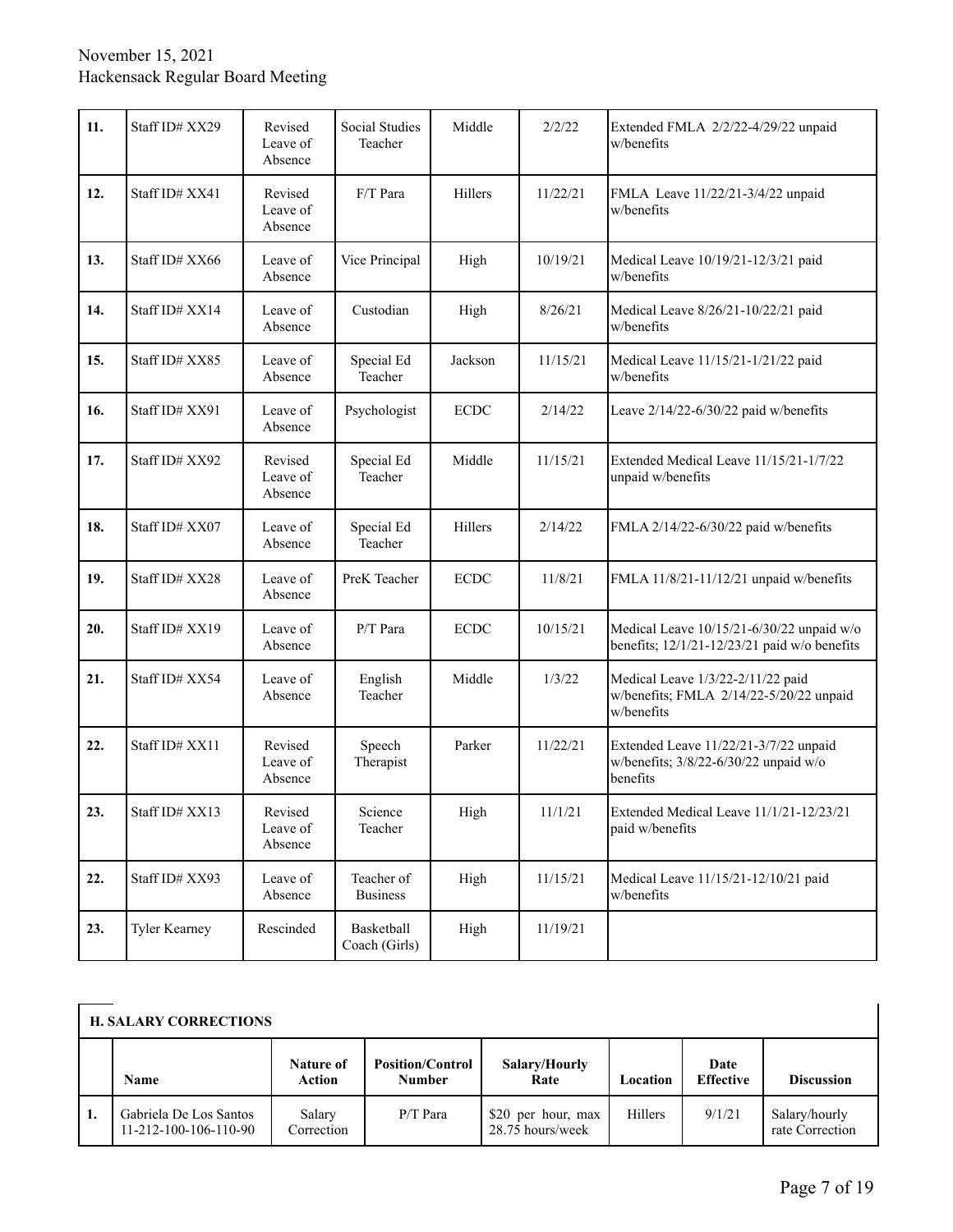#### **I. INSTRUCTIONAL STAFF TO RECEIVE TENURE**

**Be it Resolved,** that the Hackensack Board of Education, upon the recommendation of the Superintendent of Schools, appoints the following Instructional (HEA) Staff to receive Tenure during the 2021-2022 school year.(\*Pending final negotiations) **Name Position/Control Number Deg/Step Salary\* Location Date Effective Date End Discussion 1.** Andrea Kosoy 11-130-100-101-300-90 Teacher 10-05-05/atu BA32MA/5  $\begin{array}{|c|c|c|c|c|c|c|c|} \hline \text{B432MA/5} & \text{$69,045} & \text{Middle} & \text{9/1/21} & \text{6/30/22} & \text{Needs approval was} \hline \end{array}$ omitted on 5/17/21 Agenda

**J. Be It Resolved,** that the Board of Education, upon the recommendation of the Superintendent of Schools, approves the following coaching staff for Hackensack High School for the 2021-2022 school year:

|    | Name          | <b>Sport</b>     | # Of Staff Needed | <b>Season</b> | <b>Position</b> | <b>Step</b> | Salary     | <b>Discussion</b> |
|----|---------------|------------------|-------------------|---------------|-----------------|-------------|------------|-------------------|
| 1. | Brian Hooper  | Softball         |                   | Spring        | Head            |             | \$9,209.97 |                   |
| 2. | Bassel Saliba | Basketball (Men) |                   | Winter        | Asst            |             | \$7,386.00 |                   |
| 3. | Tianna Velez  | Soccer (Girls)   |                   | Fall          | Head            |             | \$9,209.97 | Approve/Ratify    |

**K. Be It Resolved,** that the Hackensack Board of Education, upon the recommendation of the Superintendent of Schools, approves/ratifies the following staff for the 2021-2022 school year Extra Compensation periods, compensation in accordance with HBOE/HEA Agreement, Article 26, Section G:

|    | Name            | <b>Teaching Assignment</b> | <b>School</b> |
|----|-----------------|----------------------------|---------------|
|    | Giovanni Soto   | World Languages            | High          |
| ٠. | Melissa Saldana | <b>General Education</b>   | Parker        |

**L. Be It Resolved,** that the Hackensack Board of Education, upon the recommendation of the Superintendent of Schools, approves the following High School Credit Recovery Program staff, not to exceed 36 hours, compensation in accordance with HBOE/HEA Agreement, Article 26, Section G:

|    | <b>Name</b>    | <b>Position</b>         |
|----|----------------|-------------------------|
| ., | Duanne Burrell | Sophomore Class Advisor |

**M. Be It Resolved,** that the Hackensack Board of Education, upon the recommendation of the Superintendent, approves/ratifies the following staff for student supervision during the 2021-2022 school year lunch periods, compensation in accordance with HBOE/HEA Agreement: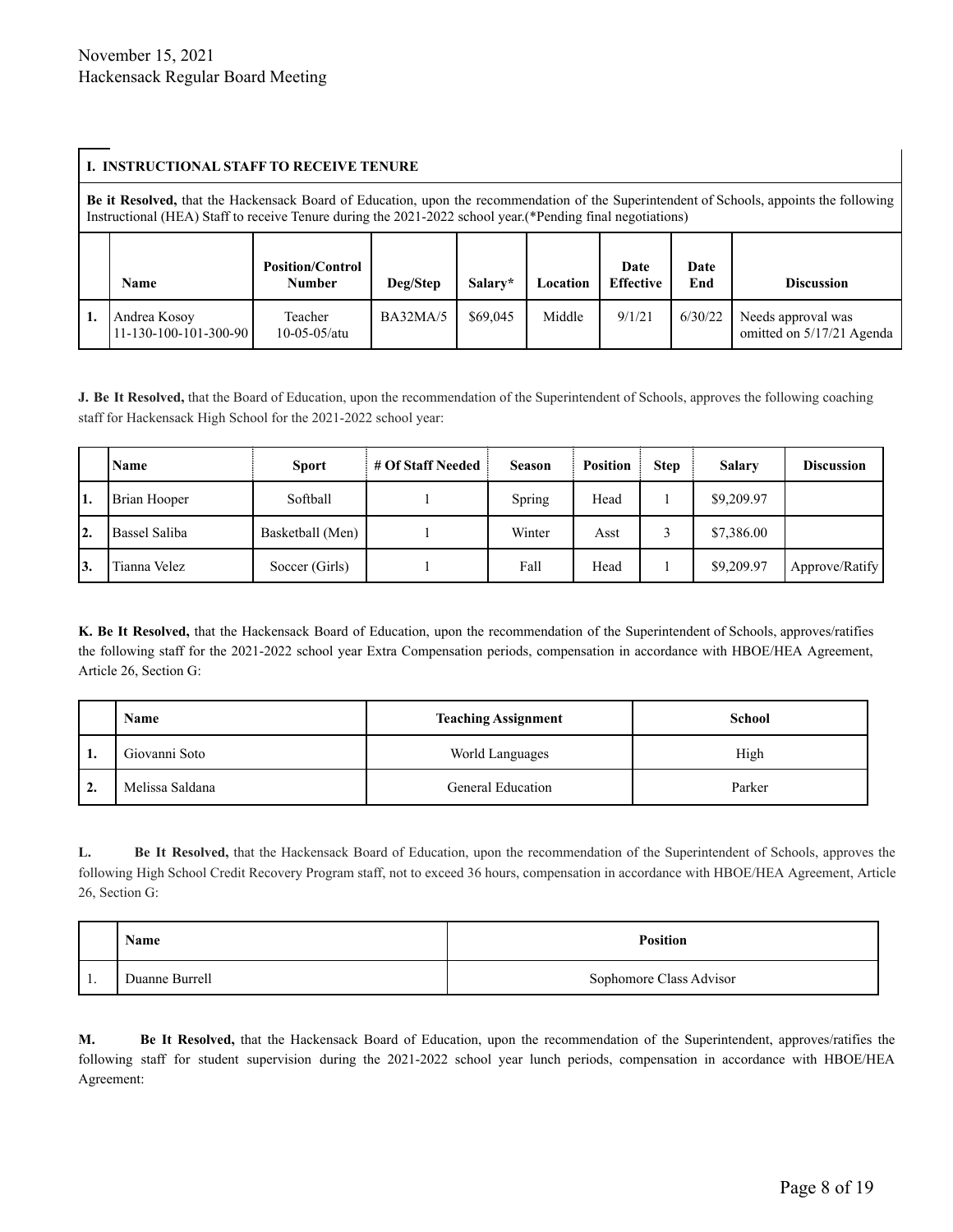| Name                 | School      | <b>Position</b>               | Rate               |
|----------------------|-------------|-------------------------------|--------------------|
| <b>Brandy Baucom</b> | <b>ECDC</b> | Social Worker/Lunch/Rest Time | \$24.75/40 minutes |

**N. Be It Resolved,** that the Hackensack Board of Education, upon the recommendation of the Superintendent, approves the following Hackensack Middle School staff for Club and Activity positions, during the 2021-2022 school year, compensation in accordance with HBOE/HEA Agreement:

|                    | Name                 | <b>Positon</b>                | Factor |
|--------------------|----------------------|-------------------------------|--------|
| 1.                 | <b>Bradley Allen</b> | Camp Director                 | 0.071  |
| 2.                 | Rebecca Grant        | Dance Crew                    | 0.030  |
| 3.                 | Rebecca Grant        | Asst Drama Director           | 0.042  |
| $\boldsymbol{4}$ . | Thomas Harrington    | <b>Asst Robotics</b>          | 0.021  |
| 5.                 | Mary Jones           | Chorus Director               | 0.029  |
| 6.                 | Mary Jones           | Drama Director                | 0.060  |
| 7.                 | Michael Mocera       | <b>Head Robotics</b>          | 0.042  |
| 8.                 | Antonia Pitasi       | <b>Student Council</b>        | 0.034  |
| 9.                 | Abigail Ronberg      | Yearbook                      | 0.060  |
| 10.                | Crista Tiboldo       | National Junior Honor Society | 0.034  |

**O. Be It Resolved,** that the Hackensack Board of Education, upon the recommendation of the Superintendent of Schools, approves the following Substitute Nurses for 2021-2022 school year:

|    | Name          | <b>Salary</b>    | Location |
|----|---------------|------------------|----------|
| ı. | Funmi Aiyegbo | \$225.00 per day | District |

# **P**. **GRADUATE COURSES/SALARY ADJUSTMENT (\*Pending final negotiations)**

|    | <b>Name</b>     | Nature of<br>Action  | <b>Position</b> /<br>Control<br><b>Number</b> | From:<br>Col/Step | To: Col/Step | Salary*  | Location  | <b>Date Effective</b><br>(Retro) |
|----|-----------------|----------------------|-----------------------------------------------|-------------------|--------------|----------|-----------|----------------------------------|
| ı. | Pedra DelVechio | Salary<br>Adjustment | $10-04-04/ank$                                | 2/12              | 3/12         | \$88,430 | Fairmount | 9/1/2021                         |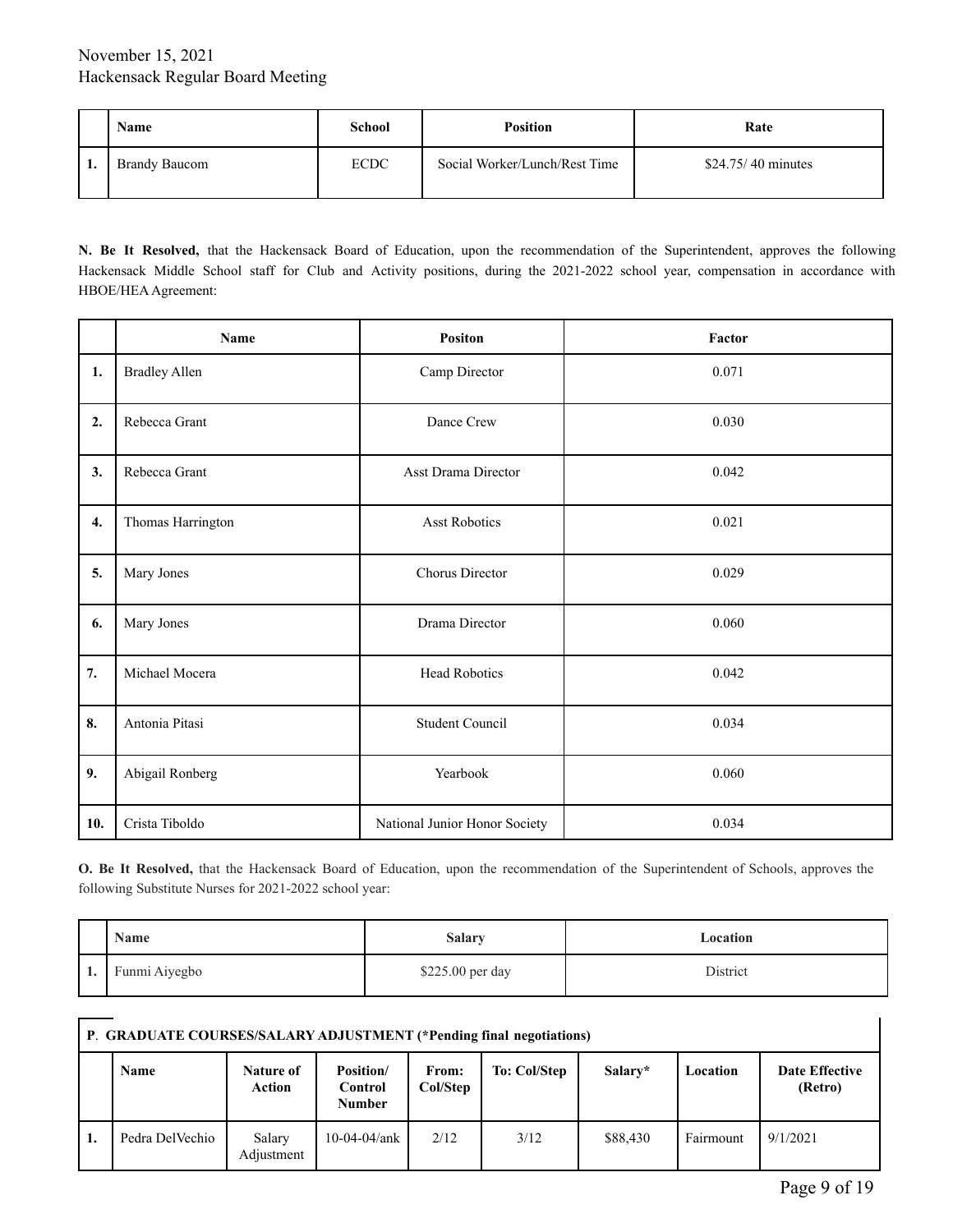**Q. Be It Resolved,** that the Hackensack Board of Education, upon the recommendation of the Superintendent of Schools, approves the following temporary reassignment of employee ID # XX02 effective 11/1/21 through 11/9/2021 from Hackensack Middle School to Fairmount Elementary School.

**R. Be It Resolved,** that the Hackensack Board of Education, upon the recommendation of the Superintendent of Schools, approves the following temporary reassignment of employee ID # XX40 effective 11/1/21 through 11/9/2021 from Fairmount School to Hackensack Middle School.

**S. Be It Resolved,** that the Hackensack Board of Education, upon the recommendation of the Superintendent of Schools, approves the hourly rate of the part-time paraprofessionals as shown below:

| <b>Current Rate</b>         | \$20.00 | \$25.00 |
|-----------------------------|---------|---------|
| Effective January 1, 2022   | \$23.00 | \$26.50 |
| Effective September 1, 2022 | \$25.00 | \$27.50 |

**T. Approve/Ratify** 2020/2021 **Terminal Leave** payments:

|     | <b>Staff Member</b> | <b>Number/Days</b> | Payment  |
|-----|---------------------|--------------------|----------|
| -1. | Janet Montesano     | 9.5 sick days      | \$596.13 |

| Personnel actions A.1, A - T              |     |                               |                |               |
|-------------------------------------------|-----|-------------------------------|----------------|---------------|
| <b>Motion: Trustee James-Vickery</b>      |     | <b>Second: Trustee Powell</b> |                |               |
|                                           | Yes | $N_{\boldsymbol{0}}$          | <b>Abstain</b> | <b>Absent</b> |
| Mr. Bendezu (Julio)                       |     |                               |                | X             |
| Mr. Coleman (Christopher)                 |     |                               |                | X             |
| Ms. DeNully (Detra)                       | X   |                               |                |               |
| Mr. Goodman (Ira)                         | X   |                               |                |               |
| Ms. LeSane (Zonie)                        | X   |                               |                |               |
| Mr. Oates (Michael)                       | X   |                               |                |               |
| Mr. Rodriguez (Anthony)                   |     |                               |                | X             |
| Mr. Velez (Carlos)                        |     |                               |                | X             |
| Mr. James-Vickery (Scott), Vice President | X   |                               |                |               |
| Mr. Powell (Lancelot), President          | X   |                               |                |               |

## **B. Policy**

## **B1 Policies for First Reading: None**

**B2 Be It Resolved** that the Hackensack Board of Education, upon the recommendation of the Superintendent of Schools, approves second reading of the following Policies and Regulations:

P 2425 Emergency Virtual or Remote Instruction Program (M) (New)

P & R 5751 Sexual Harassment of Students (M) (Revised)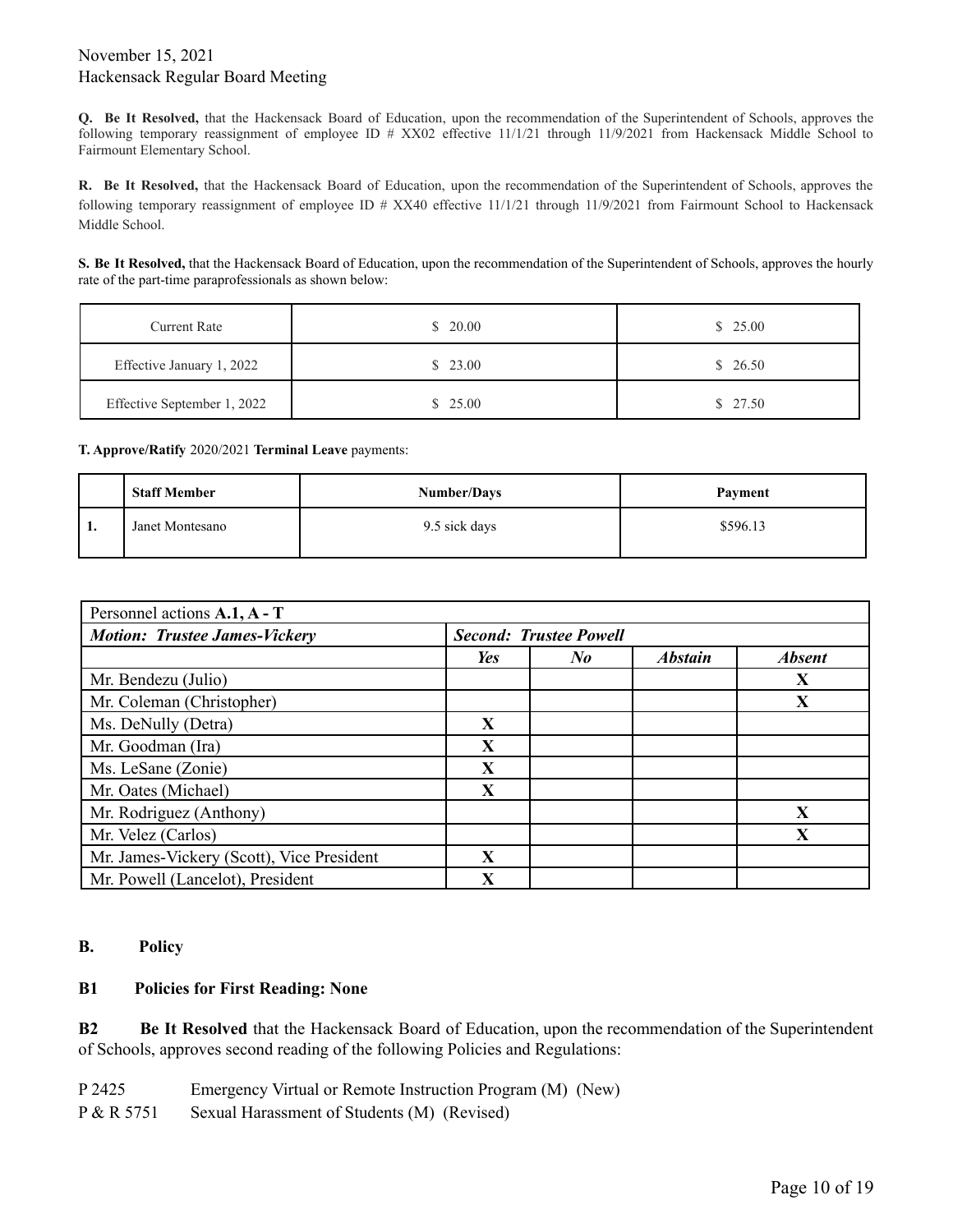| Policy actions <b>B2</b>                  |     |                               |                |               |
|-------------------------------------------|-----|-------------------------------|----------------|---------------|
| <b>Motion: Trustee Oates</b>              |     | <b>Second: Trustee LeSane</b> |                |               |
|                                           | Yes | $N_{\boldsymbol{0}}$          | <b>Abstain</b> | <b>Absent</b> |
| Mr. Bendezu (Julio)                       |     |                               |                | X             |
| Mr. Coleman (Christopher)                 |     |                               |                | X             |
| Ms. DeNully (Detra)                       | X   |                               |                |               |
| Mr. Goodman (Ira)                         | X   |                               |                |               |
| Ms. LeSane (Zonie)                        | X   |                               |                |               |
| Mr. Oates (Michael)                       | X   |                               |                |               |
| Mr. Rodriguez (Anthony)                   |     |                               |                | X             |
| Mr. Velez (Carlos)                        |     |                               |                | X             |
| Mr. James-Vickery (Scott), Vice President | X   |                               |                |               |
| Mr. Powell (Lancelot), President          | X   |                               |                |               |

## **C. Curriculum**

**C1 Be It Resolved,** that the Hackensack Board of Education, upon the recommendation of the Superintendent of Schools, approves the following travel reimbursement. (See attachment) **[Reimbursements](https://drive.google.com/file/d/1IYqPonM4SD2c85snoy0tNKFsOTYImMNm/view?usp=sharing)**

**C2 Be It Resolved**, that the Hackensack Board of Education, upon the recommendation of the Superintendent of Schools, approves the following professional development registration for the 2021-2022 school year:

| <b>Staff Member's</b><br>Name | Workshop/<br>Conference       | Date of<br>Conference    | Location | Registration<br>Fee | <b>Account Number</b> |
|-------------------------------|-------------------------------|--------------------------|----------|---------------------|-----------------------|
| Tara Liebman                  | The Framework<br>for Teaching | 11/20/2021-<br>6/30/2022 | Virtual  | \$195               | 11-000-223-500-300-00 |

## **C3 Field Trips - (none)**

**C4 Be It Resolved,** that the Hackensack Board of Education, upon the recommendation of the Superintendent of Schools, approves the following internships, field experience, and student practicums for the 2021-2022 school year:

| <b>School</b> | Administrator | Candidate              | Observation/<br><b>Placement with</b> | <b>Assignment</b> | University  | <b>Dates</b> |
|---------------|---------------|------------------------|---------------------------------------|-------------------|-------------|--------------|
| MS            | T. Hovsepian  | Anabel Jacome          | Amber Barraco                         | Guidance          | <b>NJCU</b> | Spring 2022  |
| <b>FMT</b>    | R.Ashton-Loeb | Mackenzie<br>Mortensen | D. Sudol<br>Mastricova                | Elementary        | <b>STAC</b> | Spring 2022  |
| MS            | A.Galiana     | Michael Pichi          | Veronica<br>Alvarez                   | PE/Health         | <b>WPU</b>  | Spring 2022  |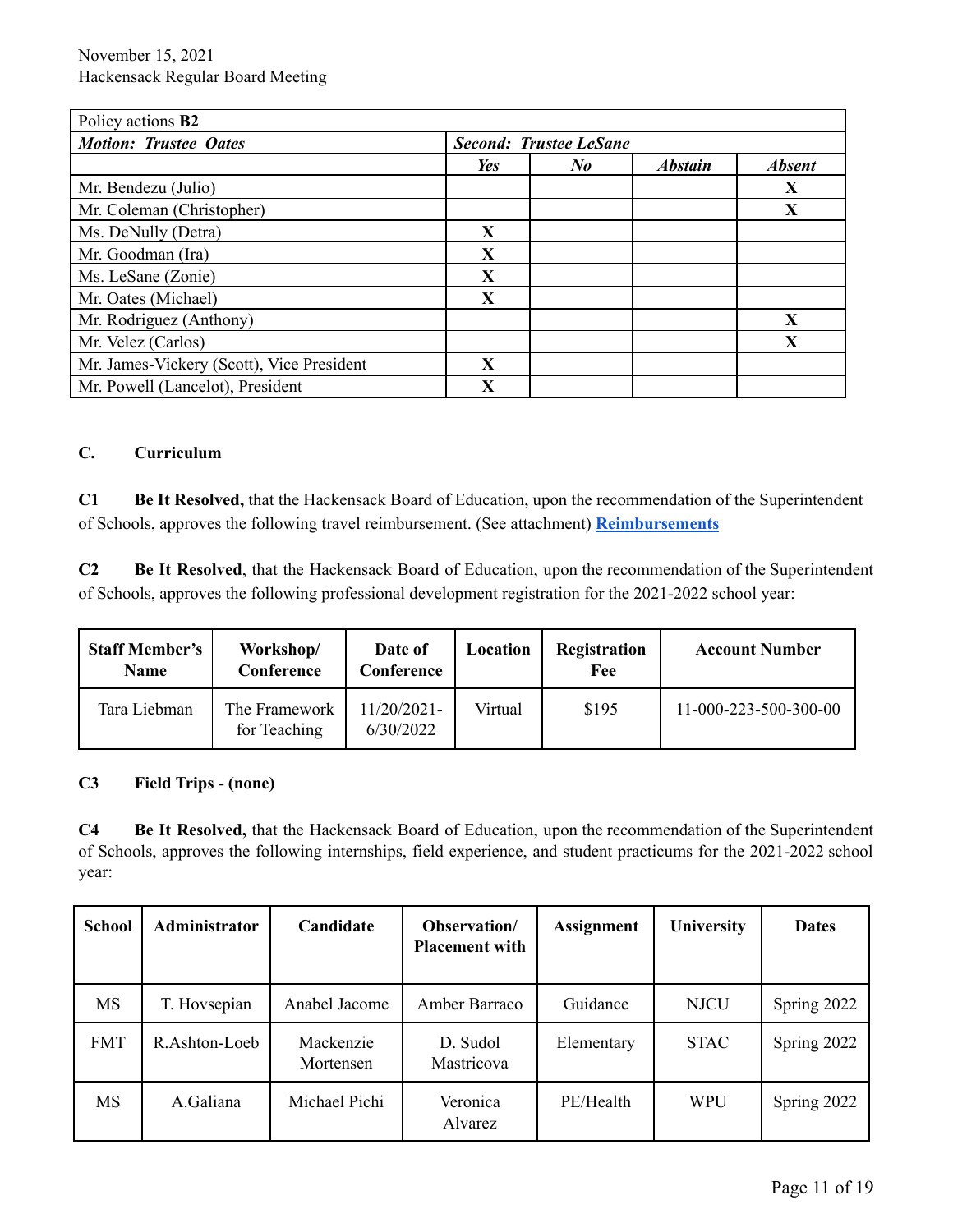**C5 Be It Resolved**, that the Hackensack Board of Education, upon the recommendation of the Superintendent of Schools, upon review and consideration of the results of the HIB investigation(s) report to the Board of Education during its last meeting, affirms the Superintendent's determination on the HIB investigation.

**C6 Be It Resolved,** that the Hackensack Board of Education, upon the recommendation of the Superintendent of Schools, approves the Healthy Soccer and Smoothie Program by the Sips and Kicks Foundation, a non-profit professional soccer training and supplemental coaching program to be held at the Jackson Avenue School during physical education classes in the Fall/Winter 2021 Semester.

**C7 Be It Resolved,** that the Hackensack Board of Education, upon the recommendation of the Superintendent of Schools, approves the request to enter into a collaborative project at no cost with the New Jersey Children's Oral Health Program-Zufall Health Center to provide age appropriate oral health topics and administer two varnish applications to students Pre-K through the 4th grade at the Jackson Avenue School during the 2021-2022 school year.

**C8 Be It Resolved,** that the Hackensack Board of Education, upon the recommendation of the Superintendent of Schools, approves the request for Hackensack High School students and required staff to participate in the 2022 New Jersey High School Consumer Bowl at the County, Regional and State competition levels.

**C9 Be It Resolved,** that the Hackensack Board of Education, upon the recommendation of the Superintendent of Schools, approves the Barn Hill Preserve Free Education Presentations on Life Science with Live Animals Program to visit the Fanny Meyer Hillers Elementary School during the 2021-2022 school year.

**C10 Be It Resolved,** that the Hackensack Board of Education, upon the recommendation of the Superintendent of Schools, approves the following positions for the 2021-2022 school year. The total cost will be paid from account #20-242-200-100-000-90.

| <b>Name</b>      | <b>Position</b>                                                      | <b>Guide HBOE/HEA</b><br><b>Agreement -Article 26</b> | <b>Hours Not To Exceed</b> |
|------------------|----------------------------------------------------------------------|-------------------------------------------------------|----------------------------|
| America Sotelo   | Title III Coordinator of Evening<br>Spanish/English Parent Workshops | Appendix G                                            | 20 hours                   |
| Michelle Davilla | Title III Coordinator of Evening<br>Spanish/English Parent Workshops | Appendix G                                            | 20 hours                   |

**C11 Be It Resolved**, that the Hackensack Board of Education, upon the recommendation of the Superintendent of Schools, approves the following positions for the 2021-2022 school year. The total cost will be paid from account #20-280-100-100-000-90.

| <b>Name</b>            | <b>Position</b>                                   | <b>Guide HBOE/HEA</b><br><b>Agreement -Article 26</b> | <b>Hours Not To</b><br><b>Exceed</b> |
|------------------------|---------------------------------------------------|-------------------------------------------------------|--------------------------------------|
| Randy Stamm            | <b>Facilitator for College Planning Workshops</b> | Appendix G                                            | 20 hours                             |
| Lucinda<br>McConnachie | <b>Facilitator for College Planning Workshop</b>  | Appendix G                                            | 20 hours                             |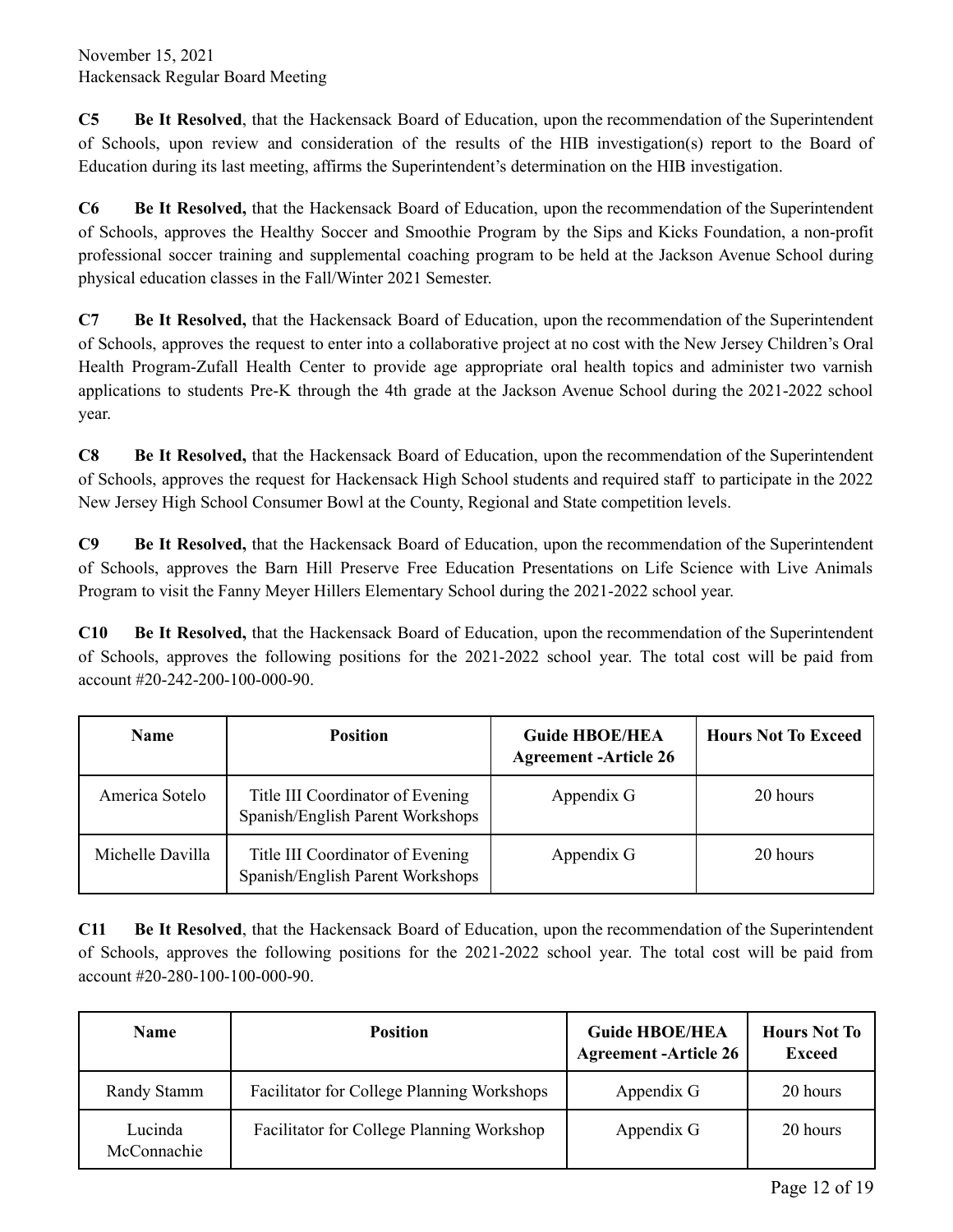**C12 Be It Resolved,** that the Hackensack Board of Education, upon the recommendation of the Superintendent of Schools, approves the following position for the 2021-2022 school year. The total cost will be paid with preschool education funds from account #20-218-200-105-009-90.

| <b>Name</b>   | <b>Position</b>                                                                 | <b>Salary</b> | <b>Hours Not To Exceed</b> |
|---------------|---------------------------------------------------------------------------------|---------------|----------------------------|
| Sandra Crespo | Spanish-Speaking Translation Support for<br>Preschool Parent Community Outreach | \$25 per hour | Not to exceed 150<br>hours |

**C13 Be It Resolved**, that the Hackensack Board of Education, upon the recommendation of the Superintendent of Schools, approves the following positions for the 2021-2022 school year. The total cost will be paid with Title IV funds from account #20-484-100-100-003-90, SAT Prep Teacher.

| Name          | <b>Position</b>                          | <b>Salary</b> | <b>Hours Not To Exceed</b> |
|---------------|------------------------------------------|---------------|----------------------------|
| Philip Brophy | <b>HHS ELA Test Prep Support Teacher</b> | Appendix G    | Not to exceed 35 hours     |

**C14 Be It Resolved**, that the Hackensack Board of Education, upon the recommendation of the Superintendent of Schools, approves an agreement with Bloomz School, for a parent communication messaging system to be piloted with preschool families for the 2021-2022 school year. The total cost, not to exceed \$2,000 to be paid for with preschool education aid funds account #20-219-200-600-009-00.

**C15 Be It Resolved,** that the Hackensack Board of Education, upon the recommendation of the Superintendent of Schools, approves the submission of the Annual Preschool Operational Plan for the 2022-2023 school year.

**C16 Be It Resolved**, that the Hackensack Board of Education, upon the recommendation of the Superintendent of Schools, approves the submission of the American Rescue Plan Elementary and Secondary Schools Emergency Relief (ARP ESSER) Grant.

| <b>TYPE</b> | <b>SCHOOL</b>                          | <b>Tuition</b> | ID#           | <b>CLASSIFIED</b> | <b>COMMENT</b>              |
|-------------|----------------------------------------|----------------|---------------|-------------------|-----------------------------|
| Non-Public  | CTC Academy Fair Lawn                  | \$80,233.68    | XXX432        | X                 |                             |
| Non-Public  | CTC Academy Fair Lawn                  | \$80,233.68    | <b>XXX024</b> | X                 |                             |
| Non-Public  | New Bridges<br>Middle/High School      | \$80,190.00    | XXX555        | X                 |                             |
| Non-Public  | New Beginnings                         | \$85,368.16    | XXX322        | X                 | <b>Tuition Includes ESY</b> |
| Non-Public  | Bergen Center for Child<br>Development | \$58,121.76    | <b>XXX206</b> | X                 |                             |
| Non-Public  | Cornerstone Day School<br><b>LLC</b>   | \$64,120.37    | XXX847        | X                 |                             |

**C17 Be it Resolved**, that the Hackensack Board of Education, upon the recommendation of the Superintendent of Schools, approves the following services for the 2021-2022 school year.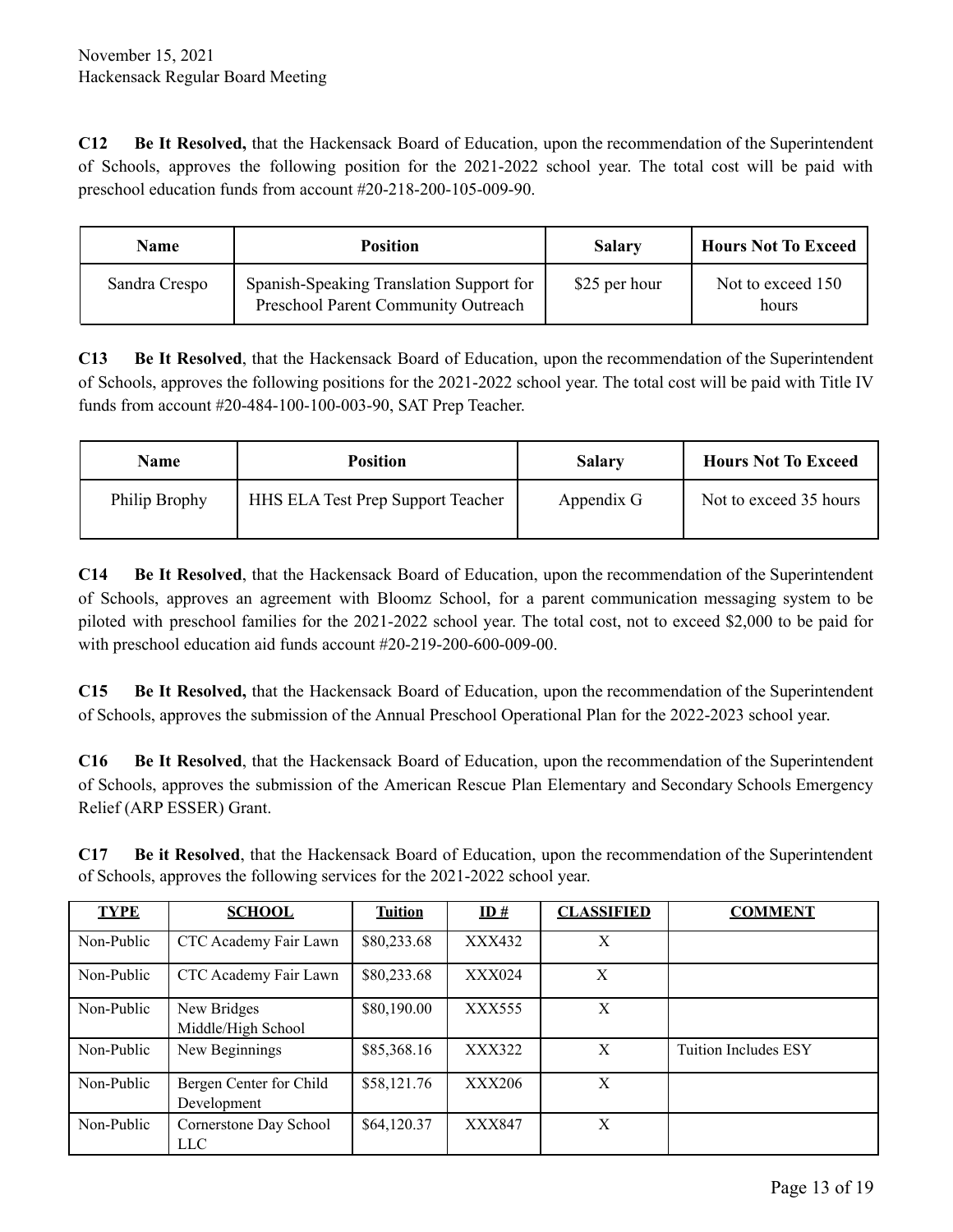| Non-Public | Cornerstone Day School<br><b>LLC</b>                   | \$89,850.20 | XXX259        | $\mathbf X$             |                                                                     |
|------------|--------------------------------------------------------|-------------|---------------|-------------------------|---------------------------------------------------------------------|
| Non-Public | Sage Day                                               | \$66,559.00 | XXX025        | $\mathbf X$             |                                                                     |
| Non-Public | Windsor Learning Center                                | \$47,619.00 | XXX136        | $\mathbf X$             |                                                                     |
| Non-Public | The Felician School For<br><b>Exceptional Children</b> | \$49,901.59 | XXX279        | $\mathbf X$             |                                                                     |
| Non-Public | North Hudson Academy                                   | \$46,982.72 | XXX671        | $\overline{X}$          |                                                                     |
| Public     | Ridgewood Public School                                | \$15,481.00 | <b>XXXXXX</b> | McKinney-Vento          |                                                                     |
| Public     | Ridgewood Public School                                | \$15,481.00 | <b>XXXXXX</b> | McKinney-Vento          |                                                                     |
| Public     | <b>BCSSSD</b>                                          | \$49,500.00 | <b>XXXXXX</b> | $\mathbf X$             |                                                                     |
| Public     | <b>BCSSSD</b>                                          | \$49,500.00 | XXX455        | $\overline{X}$          |                                                                     |
| Public     | <b>BCSSSD</b>                                          | \$49,500.00 | XXX286        | $\mathbf X$             |                                                                     |
| Public     | <b>BCSSSD</b>                                          | \$49,500.00 | XXX203        | $\mathbf X$             |                                                                     |
| Public     | <b>BCSSSD</b>                                          | \$49,500.00 | XXX585        | $\mathbf X$             |                                                                     |
| Public     | Ridgefield Board Of<br>Education                       | \$64,661.00 | XXX606        | $\mathbf X$             | Tuition Includes ESY                                                |
| Public     | Ridgefield Board Of<br>Education                       | \$64,661.00 | XXX629        | $\mathbf X$             | Tuition Includes ESY                                                |
| Public     | Pascack Valley Regional<br>High School                 | \$73,350.00 | XXX671        | $\mathbf X$             | Park Academy Middle School                                          |
| Non-Public | River Edge Board Of<br>Education                       | \$88,372.28 | XXX049        | $\mathbf X$             | Tuition Includes 1x1                                                |
| Non-Public | East Mountain School                                   |             | XXX072        | $\overline{X}$          | Withdrawal Date: 08/25/2021                                         |
| Non-Public | <b>Benway School</b>                                   |             | XXX895        | $\mathbf X$             | Withdrawal Date: 09/07/2021                                         |
| Non-Public | SBJC-Maywood                                           |             | XXX565        | $\overline{\mathbf{X}}$ | Withdrawal Date: 09/07/2021                                         |
| Non-Public | SBJC-Moonachie                                         |             | XXX625        | $\mathbf X$             | Withdrawal Date: 09/15/2021                                         |
| Non-Public | Glenview Academy                                       |             | XXX619        | $\mathbf X$             | Withdrawal Date: 09/13/2021                                         |
| Non-Public | Chapel Hill Academy                                    |             | XXX634        | $\mathbf X$             | Withdrawal Date: 10/01/2021                                         |
| Non-Public | Cornerstone Day School                                 |             | XXX227        | $\mathbf X$             | Withdrawal Date: 08/26/2021                                         |
| Non-Public | Park Academy                                           |             | XXX671        | $\mathbf X$             | Transfer from Park Academy<br>to North Hudson Academy<br>09/13/2021 |
| Non-Public | Windsor Learning Center                                |             | XXX670        | $\overline{X}$          | Withdrawal Date: 07/01/2021                                         |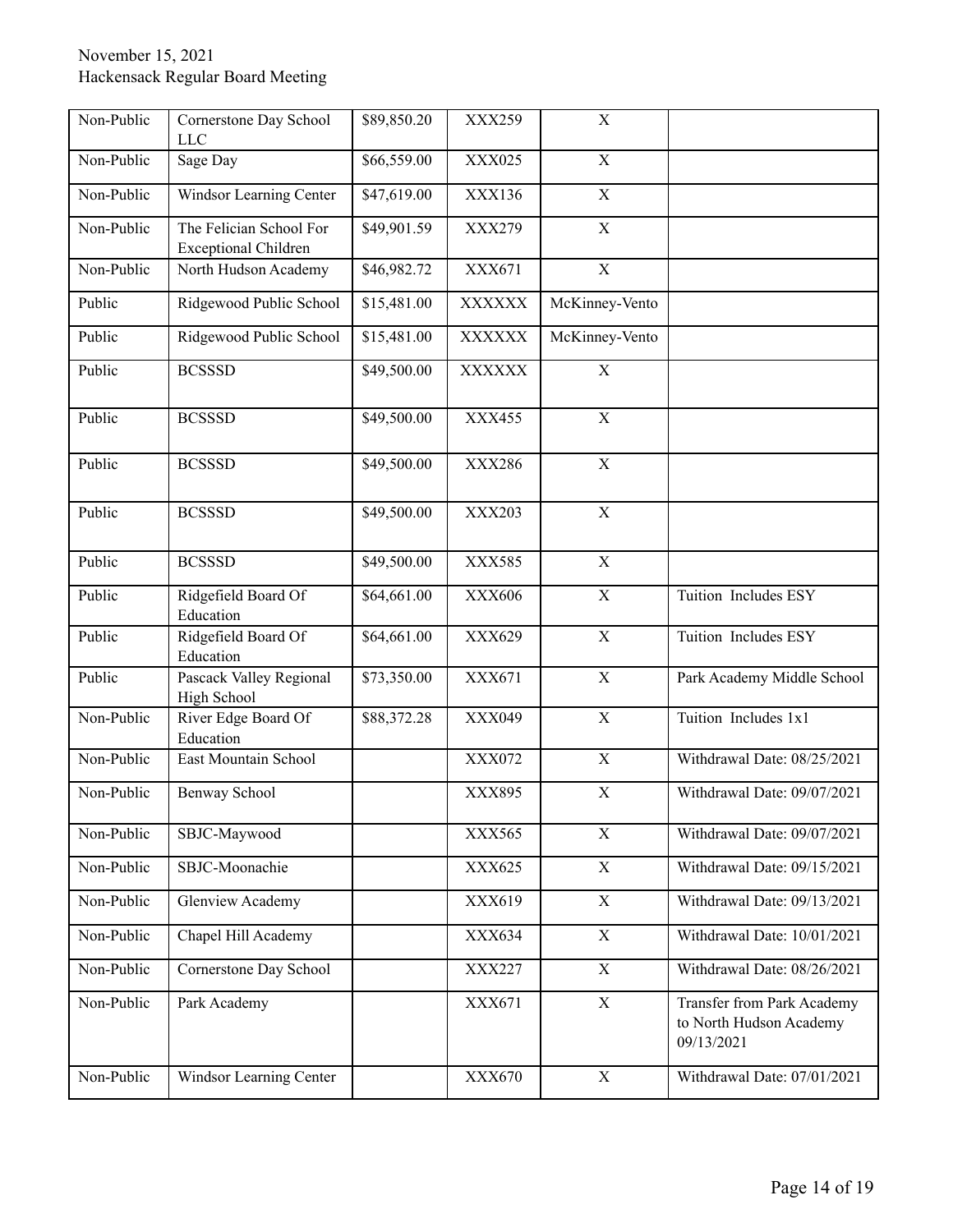| <b>TYPE</b> | <b>SCHOOL</b>                          | <u>1:1 /</u><br>Nurse | ID#    | <b>CLASSIFIED</b> | <b>COMMENT</b> |
|-------------|----------------------------------------|-----------------------|--------|-------------------|----------------|
| Non-Public  | New Beginnings                         | \$46,640.00           | XXX322 |                   |                |
| Non-Public  | Bergen Center for Child<br>Development | \$31,920.00           | XXX206 |                   |                |

| Curriculum Resolutions C2-C17             |                               |            |                |               |
|-------------------------------------------|-------------------------------|------------|----------------|---------------|
| <b>Motion: Trustee James-Vickery</b>      | <b>Second: Trustee Powell</b> |            |                |               |
|                                           | Yes                           | $\bf{N}$ o | <b>Abstain</b> | <b>Absent</b> |
| Mr. Bendezu (Julio)                       |                               |            |                | X             |
| Mr. Coleman (Christopher)                 |                               |            |                | X             |
| Ms. DeNully (Detra)                       | $\mathbf{X}$                  |            |                |               |
| Mr. Goodman (Ira)                         | X                             |            |                |               |
| Ms. LeSane (Zonie)                        | X                             |            |                |               |
| Mr. Oates (Michael)                       | X                             |            |                |               |
| Mr. Rodriguez (Anthony)                   |                               |            |                | X             |
| Mr. Velez (Carlos)                        |                               |            |                | X             |
| Mr. James-Vickery (Scott), Vice President | X                             |            |                |               |
| Mr. Powell (Lancelot), President          | X                             |            |                |               |

#### **D. Finance and Budget**

**D1 Whereas,** the Hackensack Board of Education, in accordance with *N.J.A.C. 23A:16-10*, upon the recommendation of the Superintendent and Interim School Business Administrator, accepts and approves the **Board Secretary's Report** and Cash Reconciliation Report for the month of November 2021;

**Be It Resolved,** that the Board of Education and School Business Administrator certify that **no budgetary line item account has been over-expended** and that there are sufficient funds available to meet the District financial obligations for 2021-2022 school year *(Attachment D1).***Board [Secretary's](https://drive.google.com/file/d/1HJ26rR_n2GNvo7NvNuCTZYbGefWUjguC/view?usp=sharing) Report**

**D2 Be It Resolved,** that the Hackensack Board of Education, upon the recommendation of the Superintendent of Schools and Interim School Business Administrator, approves the payment of **bills and claims**, October 15, 2021- through November 11, 2021, in the total amount of *\$12,212,234.50 (Attachment D2).* **[Bills](https://drive.google.com/file/d/18SfS_wii7tB8ING3Sg0RwQ-p_ZZLvOzy/view?usp=sharing) List**

| Fund 10 | General Fund                   | \$941,656.74   |
|---------|--------------------------------|----------------|
| Fund 11 | <b>Current General Expense</b> | \$9,569,324.60 |
| Fund 12 | Capital Outlay                 | \$472,887.24   |
| Fund 20 | Special Revenue                | \$535,224.18   |
| Fund 30 | Capital Projects               | \$0            |
| Fund 40 | Debt Service                   | \$0            |
| Fund 60 | <b>Enterprise Fund</b>         | \$693,141.74   |

**D3 Be It Resolved,** that the Hackensack Board of Education, upon the recommendation of the Superintendent of Schools and Interim School Business Administrator, approves the attached **List of Budget Transfers** *#8059* through *#8082* for the month of November 2021, total amount of *\$8,500,935.47 (Attachment D3*). **[Transfer](https://drive.google.com/file/d/1978fSX4H8bhfr3itR2B3zVPXRFgFySn7/view?usp=sharing) Report**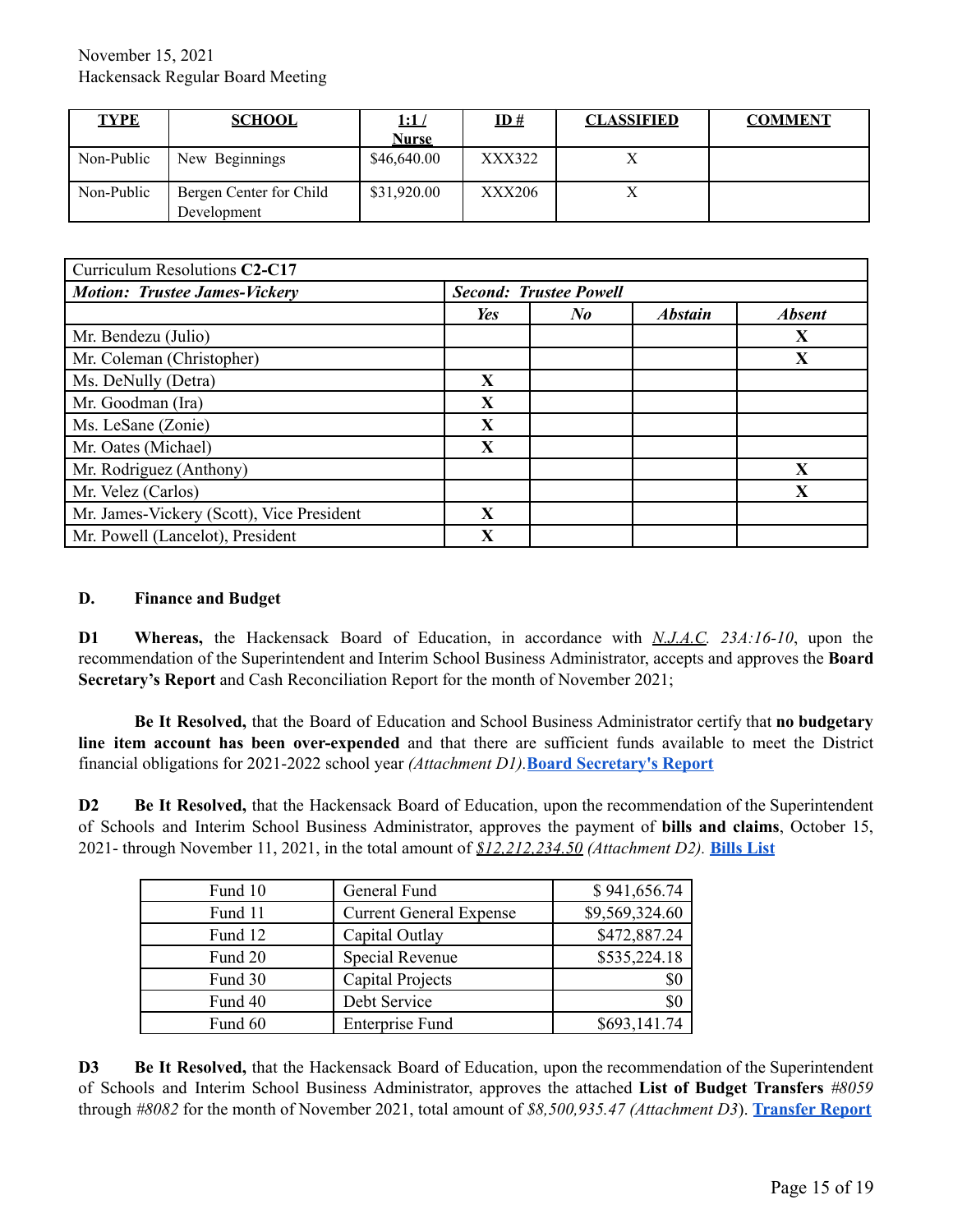**D4 Be It Resolved,** that the Hackensack Board of Education, upon the recommendation of the Superintendent of Schools and Interim School Business Administrator, approves the following **Fundraisers and Flyer Distributions** *(Attachment D4).* **[Fundraisers](https://drive.google.com/file/d/1bzHXIXnTI1kj0fd4Fixa5qPr4DvmoH9h/view?usp=sharing) and Flyers**

**D5 Be It Resolved,** that the Hackensack Board of Education, upon the recommendation of the Superintendent of Schools and Interim School Business Administrator, approves the **purchase** of replacement of **various cafeteria kitchen equipment** from Culinary Depot, Monsey, New York, in the amount of \$39,847.92.

**D6 Be It Resolved,** that the Hackensack Board of Education, upon the recommendation of the Superintendent of Schools and Interim School Business Administrator, authorizes the **interest payment** due in connection with the Bond**s** issued for the **Energy Savings Improvement Program (ESIP)** in the amount of \$200,523.16.

**D7 Be It Resolved,** that the Hackensack Board of Education, upon the recommendation of the Superintendent of Schools and Interim School Business Administrator, accepts the **donation** from Nagwa Atta of 50 turkeys at an approximate value of \$25 each, to be distributed at our Drop In Center for families around the holidays.

**D8 Be It Resolved,** that the Hackensack Board of Education, upon the recommendation of the Superintendent of Schools and Interim School Business Administrator, accepts the **donation** from DMR Architects holiday gifts to be distributed to students, at an approximate value of \$20 each, to be distributed to  $\omega$ 45 needy students around the holidays.

**D9 Be It Resolved,** that the Hackensack Board of Education, upon the recommendation of the Superintendent of Schools and Interim School Business Administrator, authorizes the payment of \$1,201.010.40 to Johnson Controls, Inc. for work related to the Energy Savings Improvement Program.

| Finance and Budget Resolutions $D1 - D9$  |                              |                      |                |               |  |
|-------------------------------------------|------------------------------|----------------------|----------------|---------------|--|
| <b>Motion: Trustee Goodman</b>            | <b>Second: Trustee Oates</b> |                      |                |               |  |
|                                           | Yes                          | $N_{\boldsymbol{0}}$ | <b>Abstain</b> | <b>Absent</b> |  |
| Mr. Bendezu (Julio)                       |                              |                      |                | X             |  |
| Mr. Coleman (Christopher)                 |                              |                      |                | X             |  |
| Ms. DeNully (Detra)                       | X                            |                      |                |               |  |
| Mr. Goodman (Ira)                         | X                            |                      |                |               |  |
| Ms. LeSane (Zonie)                        | X                            |                      |                |               |  |
| Mr. Oates (Michael)                       | X                            |                      |                |               |  |
| Mr. Rodriguez (Anthony)                   |                              |                      |                | X             |  |
| Mr. Velez (Carlos)                        |                              |                      |                | X             |  |
| Mr. James-Vickery (Scott), Vice President | $\mathbf{X}$                 |                      |                |               |  |
| Mr. Powell (Lancelot), President          | $\mathbf X$                  |                      |                |               |  |

## **E Buildings and Grounds**

# **E1 Use of School Facilities - In accordance with District Policy**

**E2 Be It Resolved,** that the Hackensack Board of Education, upon the recommendation of the Superintendent of Schools and Interim School Business Administrator, authorizes/ratifies the upgrades to the paging and emergency **notification system** at the **Middle School** by Eastern Datacomm, a NJ State approved Co-op vender, under the Educational Services Commission of New Jersey, #18/19-16, at a cost of \$53,483.75, as detailed it it's proposal.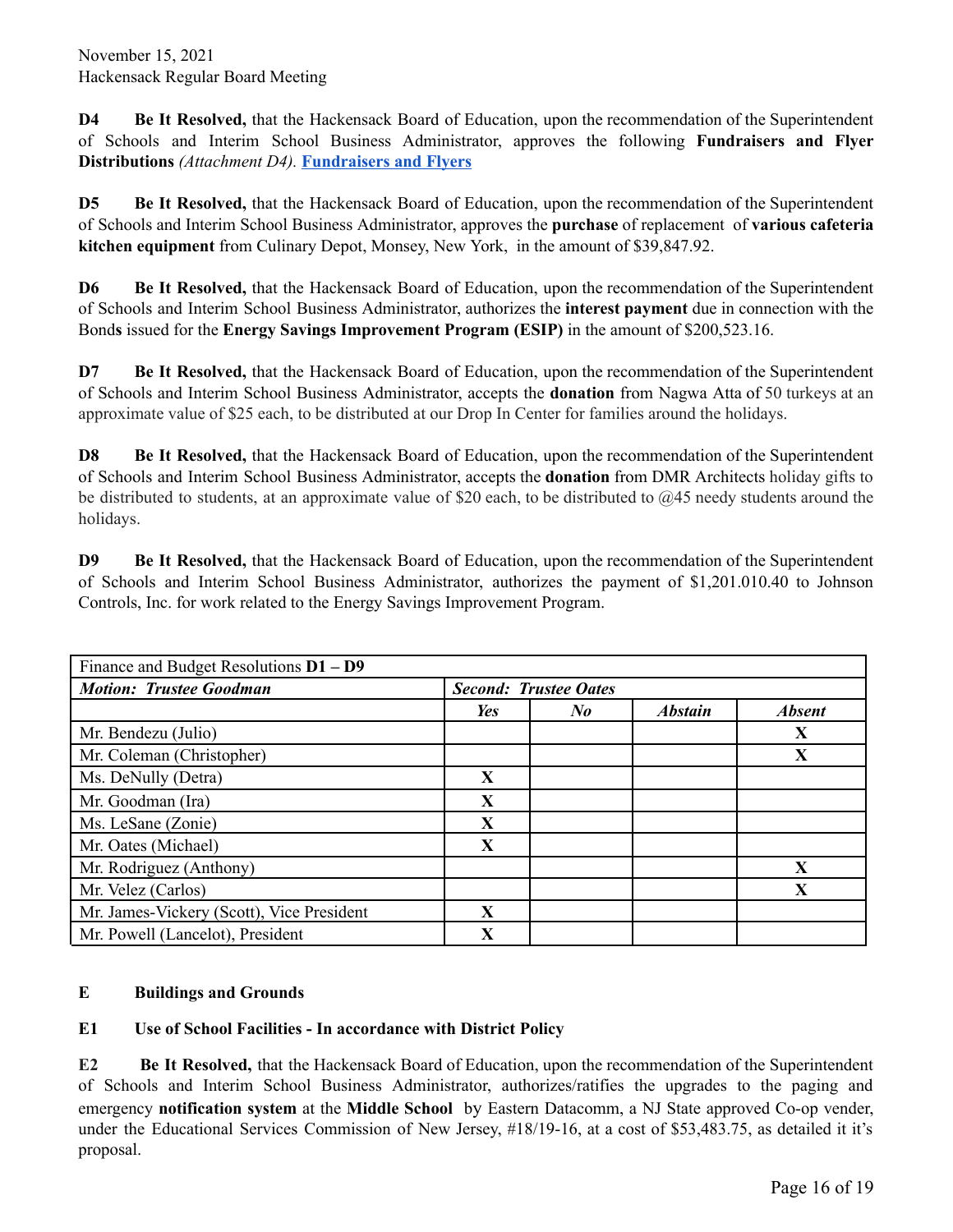**E3 Be It Resolved,** that the Hackensack Board of Education, upon the recommendation of the Superintendent of Schools and Interim School Business Administrator, authorizes C. Dougherty & Co., Inc., to approve/ratify the removal and **replacement of six (6) gas valves** for the high school boilers, at a cost of \$11,000; including piping installation in the amount of \$2,400, for a total cost of \$13,400.

**E4 Be It Resolved,** that the Hackensack Board of Education, upon the recommendation of the Superintendent of Schools and Interim School Business Administrator, authorizes the Interim School Business Administrator to apply for the **New Jersey's Clean Energy Program** - HVAC Application in the amount of \$2,700,000.

**E5 Be It Resolved,** that the Hackensack Board of Education, upon the recommendation of the Superintendent of Schools and Interim School Business Administrator, authorizes the Interim School Business Administrator to approve/ratify the cleanup at the Jackson Avenue Elementary School classroom by Northeastern at a cost of \$5,500.

**E6 Whereas** the Hackensack Board of Education ("Board") and City of Hackensack ("City") have long recognized the need for enhanced recreational opportunities within the City, and for the conservation of public lands, and in furtherance of that goal have engaged in joint efforts to provide additional park facilities to be enjoyed by the general public; and

**Whereas ,** these efforts included making substantial improvements to a portion of property owned by the Board that includes the campus of Fanny M. Hillers School, which encompasses the land surrounding Polifly Road, Parker Avenue, Longview Avenue, and Sutton Avenue within the City; and

**Whereas ,** the Board's property is located on Block 125, Lot 17.01 (0.954 acres) and Block 130, Lot 15 (3.541 acres) on the Tax Map of the City; and

**Whereas,** the portion of the Board's property utilized for recreation and conservation purposes is commonly known as Second Ward Park (a.k.a. Polifly Park); and

**Whereas,** Second Ward Park includes the entirety of Block 125, Lot 17.01 (0.954 acres) and a portion of Block 130, Lot 15 (approximately 0.87 acres of the 3.541 acre lot), as reflected in a plan prepared by the City's engineer, Boswell McClave Engineering, entitled "2n<sup>d</sup> Ward Park Improvements." dated August 24, 2011; and

**Whereas,** both the City and Board have searched their files to determine if any written lease or other agreement exists reflecting the mutual understandings of the parties with respect to the usage of Second Ward Park, and to date have not located same; and

**Whereas,** the City previously obtained funding through grants and/or loans from the State of New Jersey, through the Green Acres Program ("Green Acres"), for improvements to Second Ward Park, and as such it is subject to Green Acres rules and regulations as "funded parkland;" and

**Whereas,** Green Acres has advised the Board and City that Green Acres regulations require a written lease for funded parkland and the Board and City wish to be compliant with said regulations.

**Whereas,** the Board's and City's efforts also included making improvements to certain recreational facilities owned by the Board, specifically including on 7.57 acres of property located on Block 231, Lot 1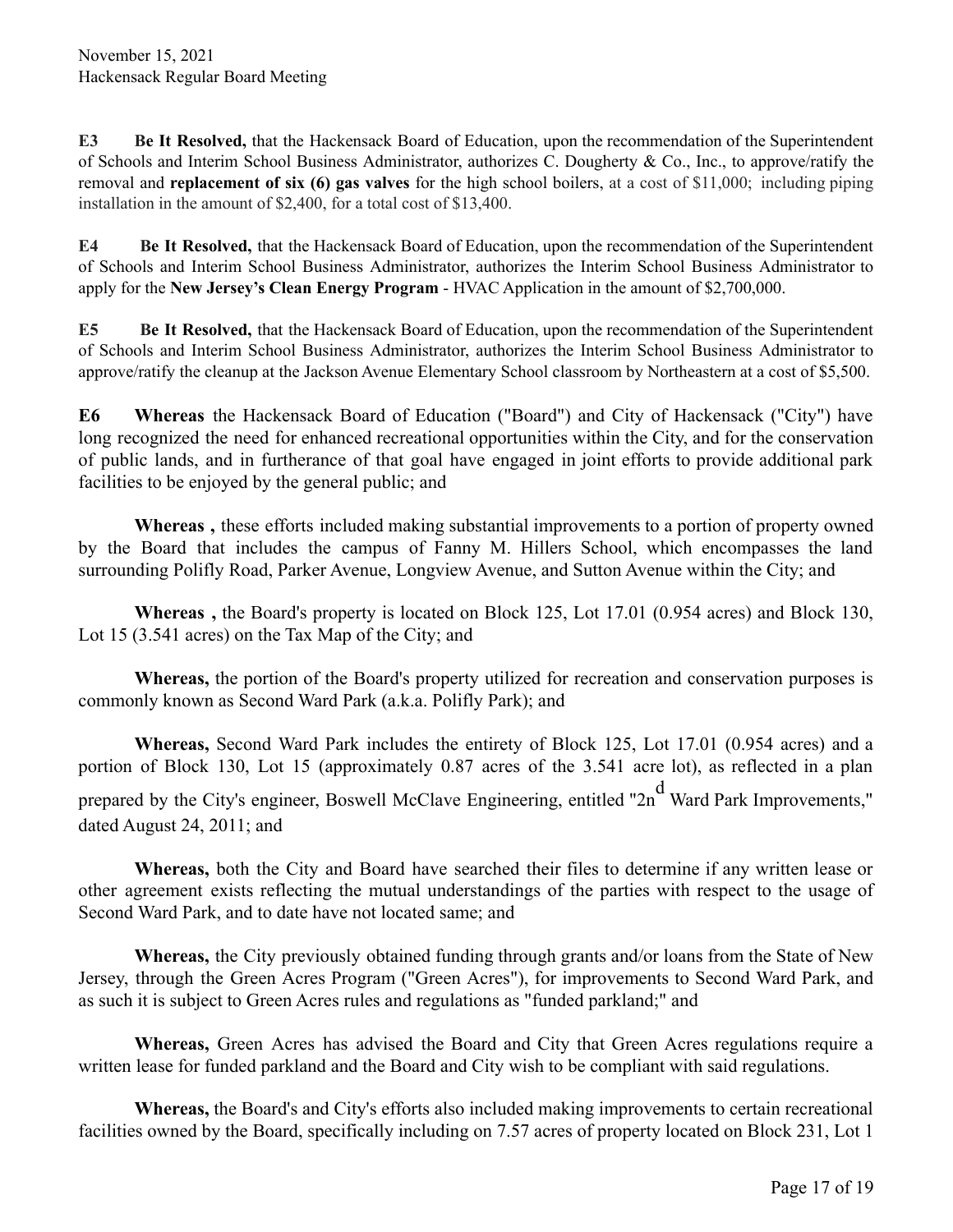on the Tax Map of the City of Hackensack, which is commonly known as the Hackensack High School Athletic Field ("Athletic Field"); and

**Whereas,** in 2005 and 2007 the Board and City entered into lease agreements respecting the use of the Athletic Field in furtherance of its use as "funded parkland" under Green Acres; and

**Whereas,** Green Acres has advised the Board and City that this lease must be updated so as to remain in compliance with its rules and regulations; and

**Whereas,** pursuant to N.J.S.A. 18A:20-4.2 the Board has the authority to enter into leases for real property and to amend the terms of same; and

**Whereas,** the proposed lease for Second Ward Park is annexed hereto as Schedule A, and the proposed revised lease for the Athletic Field is annexed hereto as Schedule B; and

**Whereas,** the Board wishes to approve and execute the same in furtherance of the recreational goals of both the Board and City.

**Now Therefore Be it Resolved** by the Board of Education of the City of Hackensack, as follows:

- 1. The Board President and Board Secretary are hereby authorized and directed to execute the Lease for Second Ward Park, annexed hereto as Schedule A.
- 2. The Board President and Board Secretary are hereby authorized and directed to execute the Revised Lease for the Athletic Field at Hackensack High School, annexed hereto as Schedule B.
- 3. This Resolution shall take effect immediately.

**E7 Be It Resolved,** that the Hackensack Board of Education, upon the recommendation of the Superintendent of Schools and Interim School Business Administrator, approves the request for a sixty (60) day extension of time for the implementation of the Power Purchase Agreement with EZnergy at the Middle and High Schools.

| Buildings and Grounds Resolutions E2-E7   |                                |                      |                |               |
|-------------------------------------------|--------------------------------|----------------------|----------------|---------------|
| <b>Motion: Trustee James-Vickery</b>      | <b>Second: Trustee DeNully</b> |                      |                |               |
|                                           | <b>Yes</b>                     | $N_{\boldsymbol{0}}$ | <b>Abstain</b> | <b>Absent</b> |
| Mr. Bendezu (Julio)                       |                                |                      |                | X             |
| Mr. Coleman (Christopher)                 |                                |                      |                | X             |
| Ms. DeNully (Detra)                       | $\mathbf{X}$                   |                      |                |               |
| Mr. Goodman (Ira)                         | X                              |                      |                |               |
| Ms. LeSane (Zonie)                        | X                              |                      |                |               |
| Mr. Oates (Michael)                       | X                              |                      |                |               |
| Mr. Rodriguez (Anthony)                   |                                |                      |                | X             |
| Mr. Velez (Carlos)                        |                                |                      |                | X             |
| Mr. James-Vickery (Scott), Vice President | $\mathbf X$                    |                      |                |               |
| Mr. Powell (Lancelot), President          | X                              |                      |                |               |